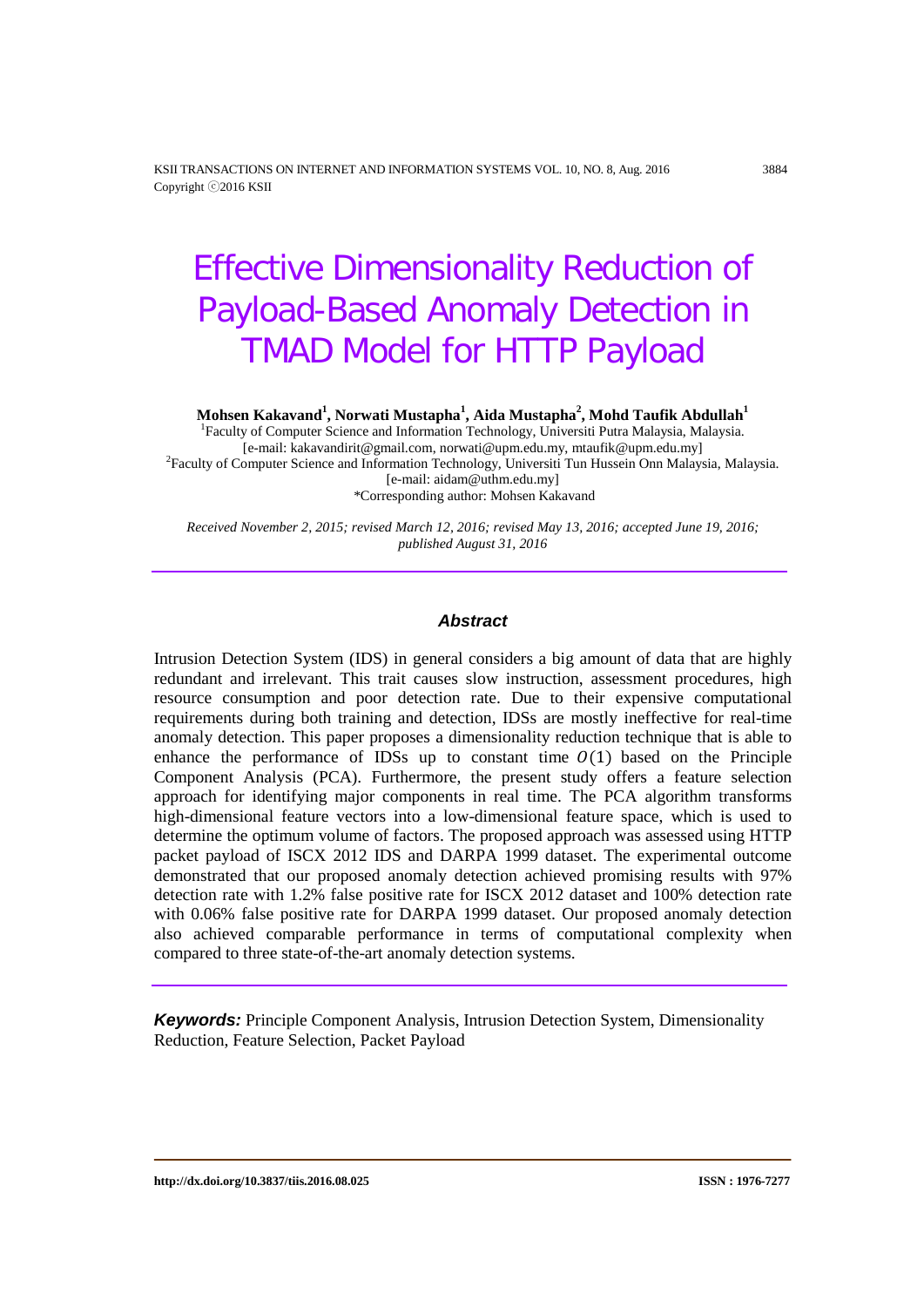## **1. Introduction**

**H**ackers are known as creative and talented individuals who exploit vulnerabilities in digital systems and network applications. Vulnerable programs are common means used by the hackers to attack victims and to access their individual data. Exploits are generally harmful codes using vulnerabilities throughout known application with intention to damage the machine. They are used in viruses made to manipulate our individual data. Exploits are also the actual philosopher's stones in cybercrime magic regarding targeted attacks or cyber warfare. Most well-known cyber weapons such as the Stuxnet and Duqu utilized exploits to sneak into heavily guarded IT infrastructures for the purpose of sabotage and cyber espionage. Conti et al. [1] carried out one of the most significant studies in computer security, which is the Man-In-The-Middle (MITM) attack. The research categorized the MITM attack into two endpoints; victims and a third party (attacker). The attacker has access to communication channels between two endpoints, therefore manipulating their messages. In addition to the MITM attack, HTTP web service attacks have also been categorized and studied [2]. The Kaspersky Security Experts Team (KSET) reported 132 million vulnerabilities from customers' personal computers over 11 million users in 52 weeks. **Fig. 1** illustrates the number of vulnerability incidents from February 2003 to December 2012 [3].



**Fig. 1.** Vulnerability incidents reported to KSET

In defending the computer networks, the Intrusion Detection Systems (IDS) are influential systems designed to discover potential exploits or malicious activities in vulnerabilities and network traffic. Furthermore, they are able to flag alarm in case of suspicious activities. Two major detection methods among the IDSs are the signature-based and anomaly-based [4], [5]. The signature-based intrusion detection (SID) includes a database of defined signatures for matching strings against the attacks. Hackers would then craft attack variants to beat the signature strings, or enhance the attacks to exploit new vulnerabilities. Whenever SID becomes short, anomaly-based intrusion detection (AID) attempts to close the holes. AID is a newer approach as compared to SID in the fight against misuse and exploits. Basically, AID is not a cure-all. However, when it is used along with an influential SID solution, it becomes an influential tool for network protection.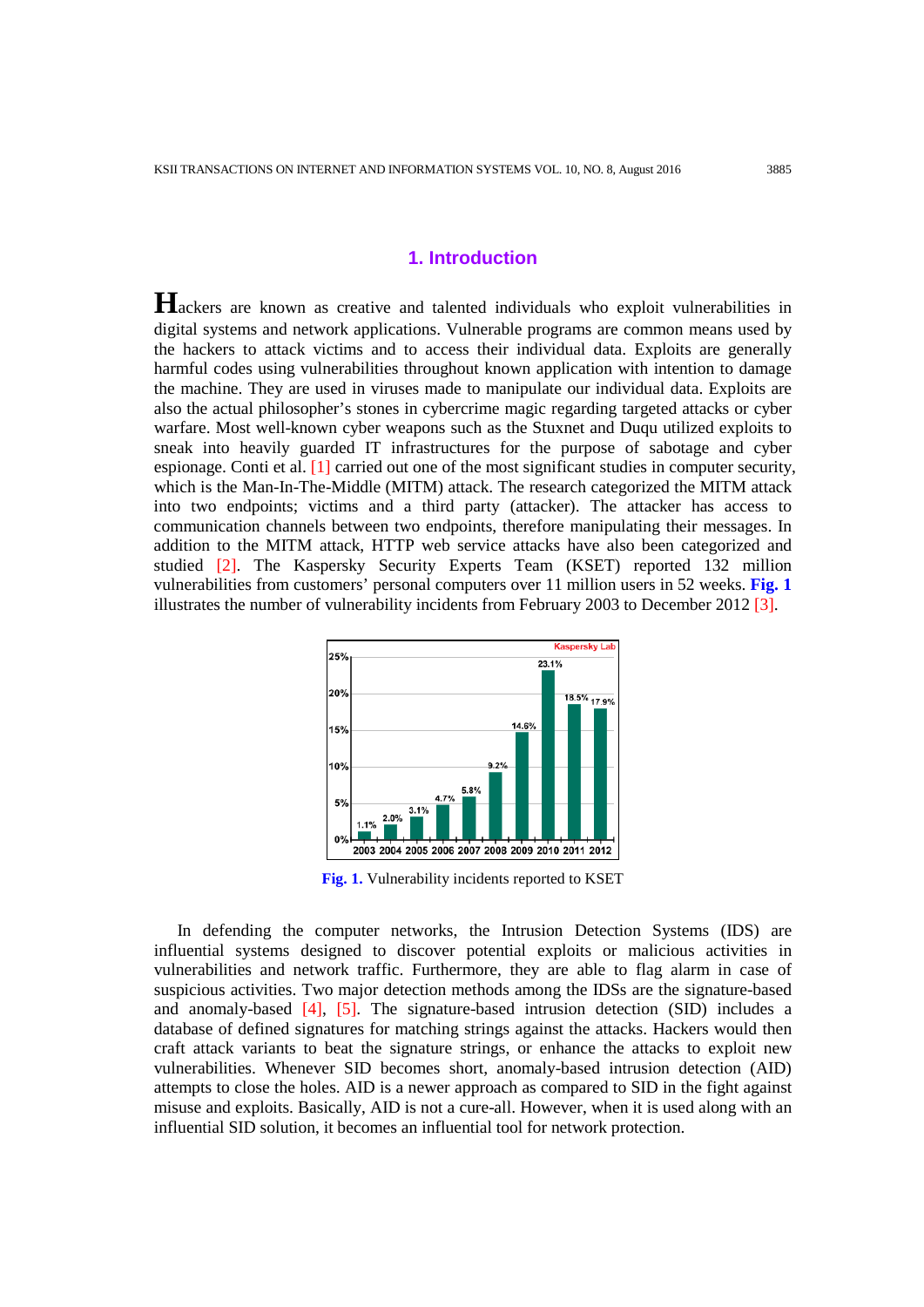Other popular intrusions such as the HTTP protocol and worms include the delivery of anomaly payload to a susceptible application or service. These attacks might be identified by checking the packet payload. For example, an HTTP transaction consists of a request command (sent from the client to the server) in the form of formatted blocks of data called HTTP messages. **Fig. 2** shows that HTTP transactions consist of request (inbound) and response (outbound) packet payloads. As illustrated in this figure, the payload patterns involve strings such as "GET" and "POST". Therefore, in order to detect such attack, the packet payload must be checked.



**Fig. 2.** HTTP transactions consist of inbound and outbound

AID is a promising soultion to detect attack payload, but there are still a great deal of challenges associated with the encrypted payloads. This is because attacks present in encrypted payload data are often treated as normal. Moreover, many applications use the Secure Sockets Layer (SSL) – and its successor Transport Layer Security (TLS) – as a basic part for encrypted data but attacker can still infer a significant amount of information from the analysis of the properly encrypted network traffic  $[6]$ . We examined HTTP traffic as "clear text", and believe that our solution can be used for encrypted payload applied in decryption point.

Network anomaly detection has been an important research topic within the area of data mining and machine learning. Many real-world applications such as the intrusion detection system require an effective approach to identify deviated data instances along with a low false positive rate and a high detection rate. Therefore, recently, many models as shown in [7], [8], [9], [10] have been proposed to reduce the high false positive rates, but most of proposed approaches have high computation complexity or are based on statistical computation. Such detection approaches are time-consuming, hence degrading the performance of an ID system due to the significant increase of computer resources (memory and CPU time). Therefore, effective dimensionality reduction of payload-based anomaly detection becomes critical when considering the computational complexity and classification performance.

To address these limitations, we proposed an improved Text Mining-based Anomaly Detection (TMAD) model based on the Principle Component Analysis (PCA), which is one of the most commonly employed dimensionality reduction technique. In terms of feature selection, the Guttman-Kaiser criterion is utilized to determine the optimum volume of factors while using the PCA. One of the motives behind the selection of the PCA as the dimensionality reduction technique is to decrease the computational cost of the anomaly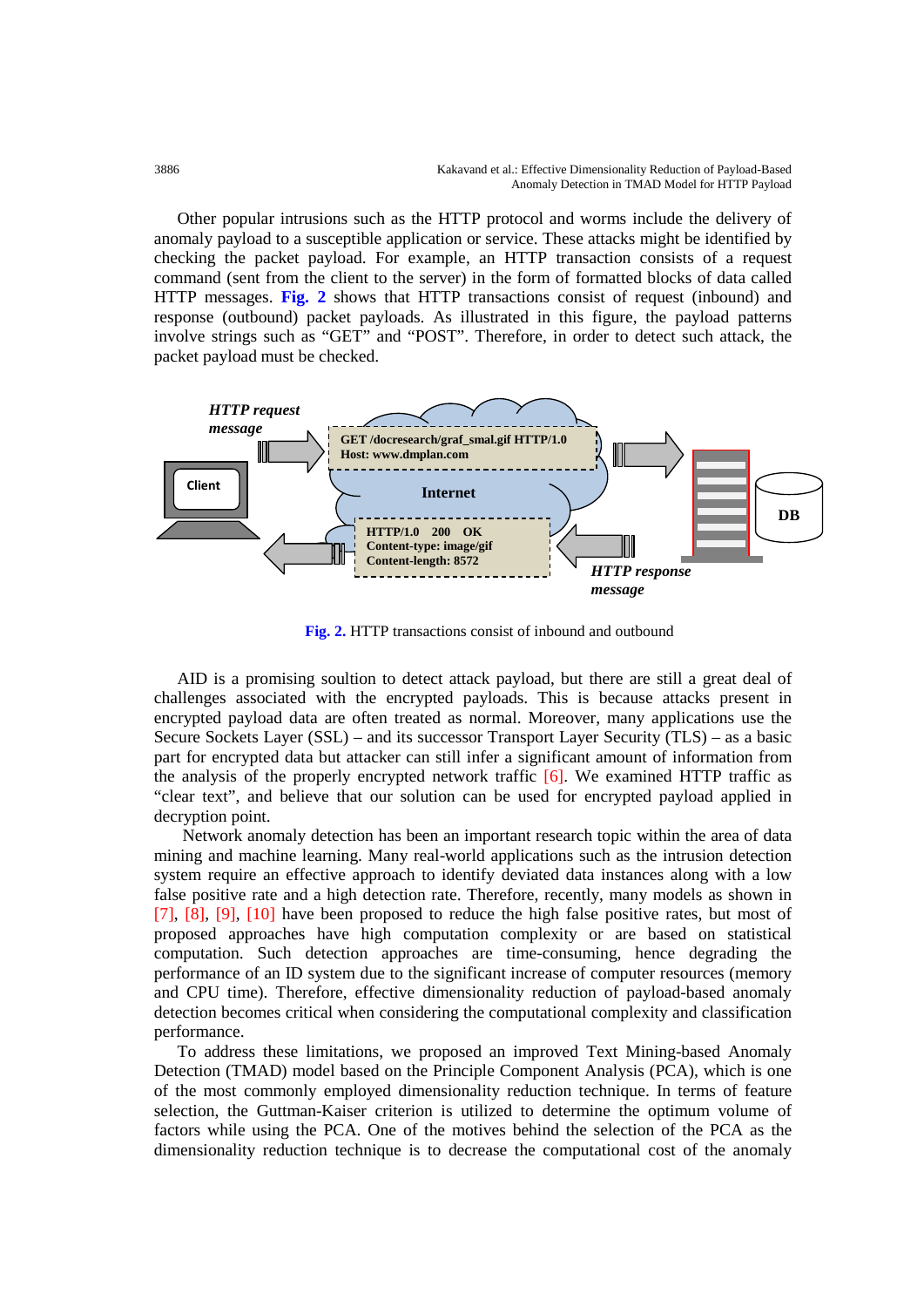detection system through its ability to operate on the input feature vector's space directly without transforming the data into another output space, as in the case with selflearning techniques. In the PCA, dimensionality reduction is achieved by calculating the first few principal components representing the highest eigenvalue in the components of the input feature vector, without transformation on the input. This results in a translation where  $n$ correlated features are represented in order to reduce the number of features to  $d \leq n$ , which will be both uncorrelated and linear combinations of the original ones, hence facilitating the detection process [11]. The present study shows that our proposed model effectively reduces the number of processed features from 256 down to 25 and 20 for both ISCX 2012 and DARPA 1999 datasets, respectively.

### **1.1 Motivation, Objectives and Contributions**

Ultimately, the aim of the anomaly detection system is to detect and prevent any form of attacks to computer systems. To effectively detect the intruders, various detection mechanisms are available to-convert the anomaly detection system to powerful anomalybased IDSs. In detecting the delivery of an anomaly payload, anomaly-based intrusion detection (AID) attempts to fill the gap. However, the major issue with the AID is the computational overhead, which can become prohibitively high. When the network speed is faster, security analysis methods must emerge to keep up with the increased network throughput [12]. A potential method for simplifying the analysis of such high dimensional data is to use the dimensionality reduction approach, in order to decrease the number of features, eliminate unnecessary, redundant or noisy data, while at the same time preserving vital features of the original data and bringing the immediate impacts for IDS.

In this light, the major issues with anomaly detection systems are their efficiency and speed. When the amount of network traffic is high, it would be challenging to use complicated algorithms that are fast enough to detect intrusions before being too late. Although many advanced algorithms achieve a high detection rate, they are computationally complicated for practical and real time use  $[13]$ . The present study proposes an effective dimensionality reduction technique in payload-based anomaly detection systems using the Principle Component Analysis (PCA) solution that allows the researchers to efficiently calculate the dominant eigenvectors, and to rate the importance of various components of a high dimensional feature space.

During the feature selection stage, Guttman-Kaiser criterion that is a statistical method is applied for identifying major components in real-time intrusion detection system. The feature selection solution is then used to determine the optimum volume of factors while using the PCA. From the reviewed research on payload-based anomaly detection, TMAD [14] and McPAD [9] are the two commonly used approaches. TMAD uses *n*-gram text categorization (TC) and term frequency-inverse document frequency (TF-IDF) methods, which serve as the commonly term weighting schemes. In TMAD, the weights reflect the significance of features in a particular packet payload of the considered collection. It is also possible to handle a huge amount of data containing redundant and irrelevant features with low false positive rates and high detection rates.

Nonetheless, the main drawback of these approaches is that their computational cost might not always satisfy real-time intrusion detection systems. For example, in McPAD [9], a multiple one-class SVM system is used for classification of anomaly detection, but the proposed algorithm requires at least  $O(nm + mk)$  for computation complexity. In this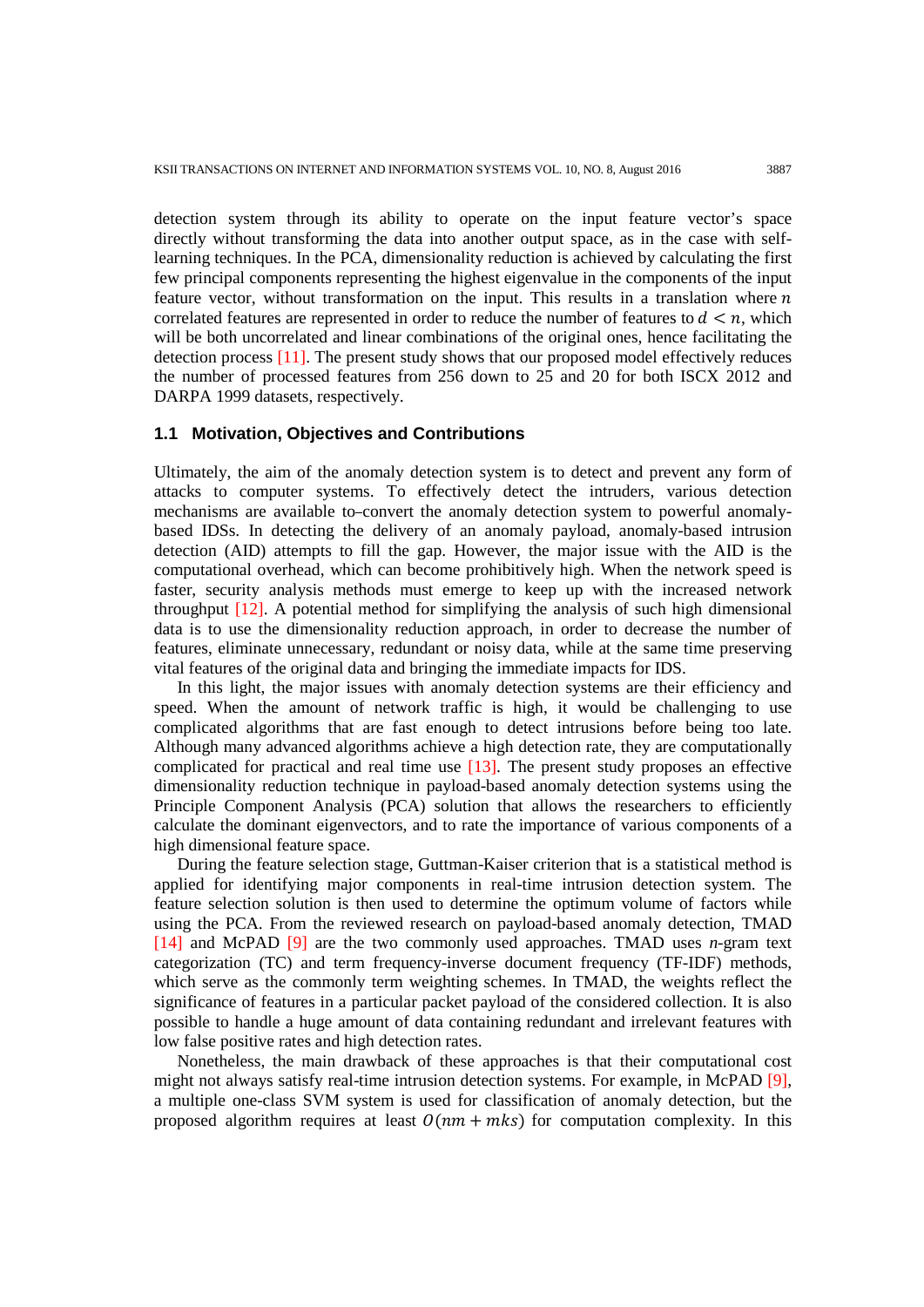paper, the proposed model considers such problems since we only require  $O(1)$  for computational cost. In summary, the main contributions of this research would be as follows:

- 1. Identifying the optimum volume of components through an efficient feature subset selection method.
- 2. Decreasing the dimensionality of feature spaces to achieve high detection accuracy with low false alarm rate for anomaly detection among HTTP intrusions.
- 3. Reducing computational cost by significantly reducing the optimal dimension.

The rest of this paper is organized as follows: Section 2 surveys other related works especially in dimensionality reduction. Section 3 proposed an improved TMAD framework with the Principle Component Analysis (PCA). Section 4 describes details of experiments with ISCX 2012 and DARPA 1999 dataset and compares PCA-based TMAD model with results from three state-of-the-art; TMAD, McPAD, and LDA-based GSAD. Finally, Section 5 draws conclusion and indicates the direction of future studies.

## **2. Related work**

There are two methods for decreasing dimensions of the feature space. The first method is the feature selection by choosing a subset of the original traits, as the new traits are based on a selection norm. Among the examples of linear features are Chi-squared statistic, mutual information, information gain, and correlation coefficient [15]. The second method is the feature extraction by reducing the dimension through combining or projecting the original traits. The most popular feature extraction approaches include the principal component analysis (PCA) and particularly multidimensional scaling (MDS), latent semantic analysis (LSA), learning vector quantization (LVQ), local linear embedding (LLE) and selforganizing maps (SOM)  $[16]$ . The present study focuses on dimensionality reduction for feature extraction, as new features are designed based on transformation of the input traits. Although there are different feature extraction methods such as the Independent Component Analysis (ICA) [17], Principal Component Analysis (PCA) [18], Correlation-based Feature Selection (CFS) [19], and Linear Discriminate Analysis (LDA) [20] that also decrease the packet header features, few studies have examined feature extraction methods specifically for packet payloads such as in  $[7]$ ,  $[8]$ ,  $[9]$  and  $[10]$ .

In [7], the byte frequency distributions of 256 ASCII characters were directly sorted into six containers, including 0, 1-3, 4-6, 7-11, 12-15 and 16-255. According to Anagram  $[8]$ , there is a content anomaly detector, which is resistant to mimicry attack. In this type of resistance, a Bloom Filter (BF) was utilized to decrease memory overhead. In McPAD [9], a multiple one-class SVM system was used to classify anomaly detection; whereby the dimensional feature space is  $256^2 = 65,536$  since each byte has values ranging from 0-255 and  $n = 2$ . Then, the dimensionality of the feature space decreased using a clustering technique. However, the norms of cluster selection were not explained. Next, in order to reduce the heavy computational cost of an anomaly intrusion detection system, Tan et al. [10] proposed a Linear Discriminate Analysis (LDA) for payload packet feature selection. The LDA is a method used in statistics, pattern recognition and machine learning to find a linear combination of features that characterizes or separates two or more classes of objects or events, since it considers class discrimination. However, this model has high computational requirements for the network intrusion detection.

In addition to the mentioned works, some other anomaly detection approaches have been recently proposed  $[21]$ ,  $[22]$ , and  $[23]$ . Among them, online oversampling PCA  $[21]$  is a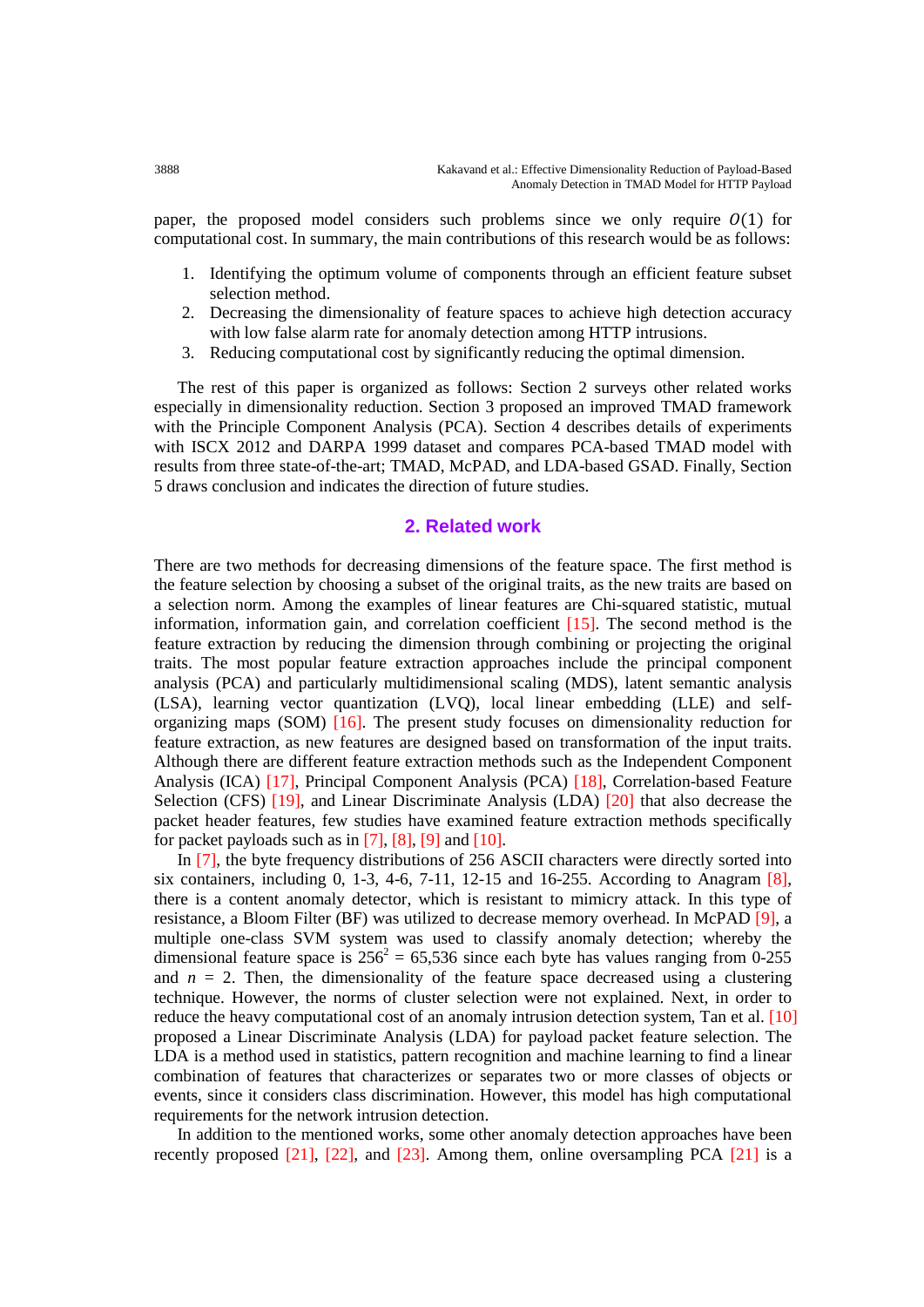highly efficient framework to the computational cost of calculating the principle directions in a large dataset for anomaly detection. However, the proposed method will duplicate the target instance for several times. Thus, it might not be sufficient to perform anomaly detection simply based on the most dominant eigenvector [24]. On the other hand, the modified PCA does not use any other statistical and dimensionality reduction algorithms to help the method versus nonlinear data. Moreover, the online anomaly detection is able to achieve significant reduction in computational cost. This solution still suffers from inaccuracy in real-world datasets in comparison with other methods.

In [22], the authors proposed an anomaly-based intrusion detection technique, Packet Cunk Anomaly Detector (PCkAD), which uses Chunk as small useful payload for reducing computation. However, the model uses *n*-gram (*n*=5), which means 256 different characters are possible; the model chooses  $n = 5$ , which means the maximum number of dimension feature space is  $256<sup>5</sup>$ . Since the performance of many algorithms used depends on the size of individual feature vector, high input dimensions would make the performance slow. In another study, Juvonen et al. [23] proposed an online anomaly detection system that could detect web server log attacks using three different techniques including random projection (RP), principle component analysis (PCA) and diffusion maps (DM). The results from three methods show that this approach can be used for dimensionality reduction before anomaly detection. However, it has some problems as it is still pretty tough to make the right training data size, and the selection of anomaly threshold is challenging. Moreover, unfortunately, the system is unable to detect attacks that compromise the security of a web server before logging.

Difficulties associated with the high dimensionality feature space are generally resolved through the application of dimensionality reduction techniques such as the PCA [25], LDA [26], and Co-clustering [27]. Dimensionality reduction can be either applied in a preprocessing step prior to clustering or be integrated into the clustering framework itself. Dimensionality reduction methods are widely used in intrusion detection systems. Within this paradigm, the PCA and LDA have been demonstrated to be useful for many applications with big amount of data that are highly redundant and irrelevant. Although one might think that LDA should always outperform PCA (since it deals directly with class discrimination-supervised); however, in terms of real-time anomaly detection systems, it is very difficult and expensive to obtain a labeled dataset that represents the real network activities with both normal and attack traffic [28]. One particular advantage of PCA is label agnostic (performs unsupervised transformation), whereby it treats the entire dataset as a whole while at the same time being less sensitive to different training datasets [29].

Apart from the PCA and LDA, the Co-clustering algorithm has also been applied as a data dimensionality reduction technique by clustering the records (rows) and fields (columns). It has been successfully applied in many text mining applications such as in [30] and [31]. However, the Co-clustering algorithm has a high time complexity, whereby it requires at least  $O(t(k + 1)mn)$ , where m, n, and t are rows, columns and the number of iterations, respectively [32]. It is more computationally expensive than the proposed model since we only require  $O(1)$  for the computational cost.

To fill the gap, this research proposed the use of PCA algorithm for feature extraction method. PCA provides an insight into the space where the given data resides. It also helps eliminate distractive noise and seek the optimal lower dimensional representation for data with a high dimensionality while at the same time retaining the high detection rate. Moreover, this will not reduce only the traffic volume but also the processing time. In addition, we suggest using a component selection based on Guttman-Kaiser criterion in the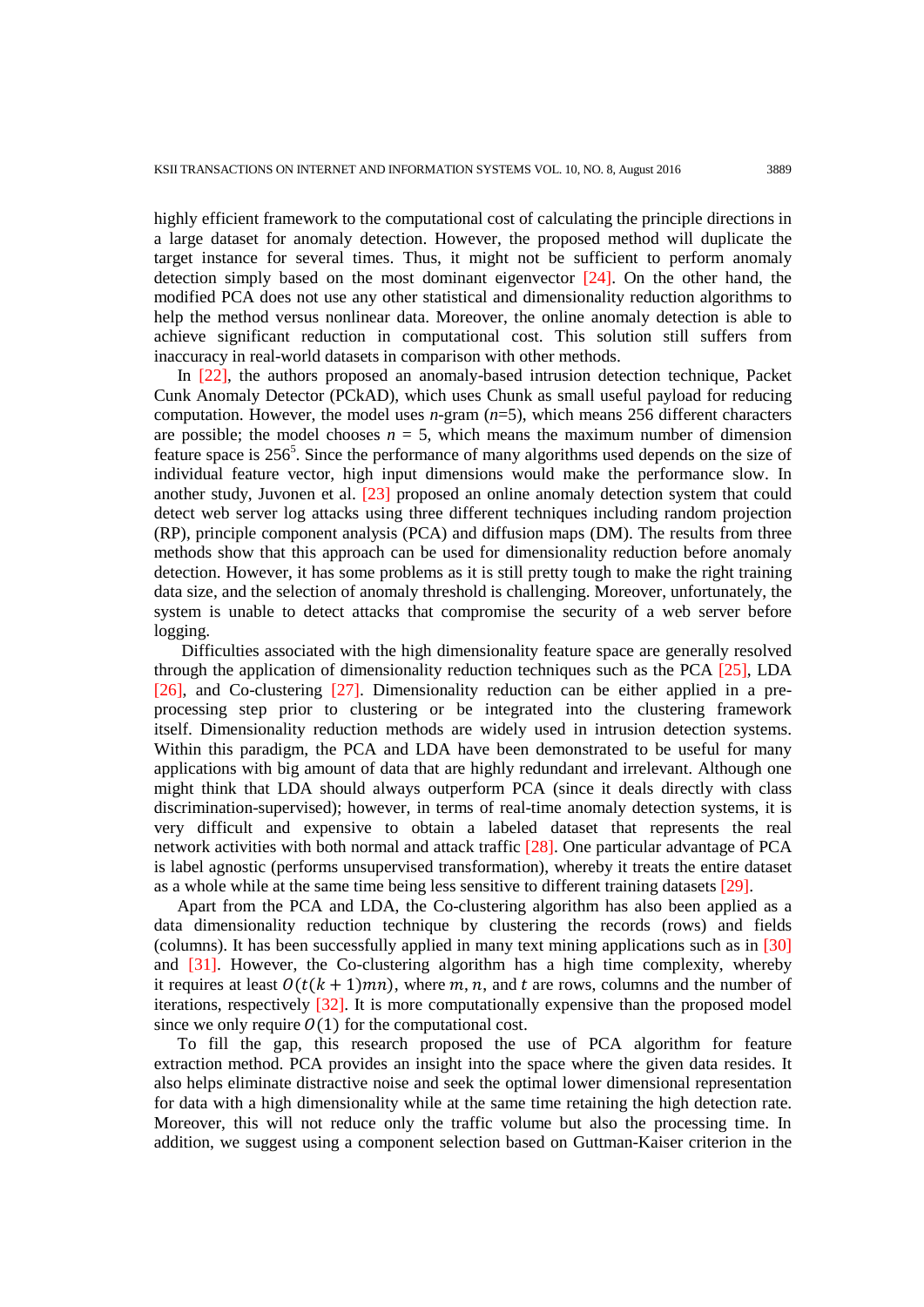feature subspace selection. This statistical solution is employed to explain variability among the observed and correlated variables in determining the threshold value for important principal components. The evaluation will be in terms of variance among different components in multidimensional feature spaces.

# **3. Methodology**

This research proposed a mathematical approach to feature extraction using the PCA algorithm. The improved TMAD framework includes data preparation, pre-processing, packet encoding, dimensionality reduction by PCA, and finally network classification. **Fig. 3** illustrates the proposed framework of improved TMAD with PCA. The following subsections present the detailed tasks in each process:



**Fig. 3.** Overview of TMAD with PCA

## **3.1 Data preparation stage**

To evaluate our proposed model, we prepared two different large datasets of Information Security Center of Excellence (ISCX IDS 2012) [33], and DARPA 1999/MIT Lincoln laboratories IDS [34]. The first stage in the improved TMAD is data preparation; whereby various network applications are prepared in ISCX 2012 dataset. Network applications are divided into different categories such as Bit Torrent, HTTP Web application, HTTP Image Transfer, Secure web, MSN Messenger, MS-SQL, and SMTP. Then, we extracted the packet payloads from HTTP Web application. The arranged dataset is utilized in the data preprocessing stage. For the second dataset, we used HTTP packet payload of DARPA 1999 dataset.

## **3.2 Data pre-processing stage**

Text categorization (TC) is a language-independent tool of gauging topical similarity in text documents. Traditionally, the text database is processed by passing a sliding window of '*n*' characters over the dataset and counting the occurrence of each *n*-gram. With unigram (1 gram) TC [35], it is possible to extract a pattern of characters from a given input flow by using a sliding window of length  $n$  across a string of tokens and request feature analysis. It derives raw data payload characters using  $n$ -gram ( $n = 1$ ) text categorization approach from extracting sequences of payload request, and transforming extract sequences directly into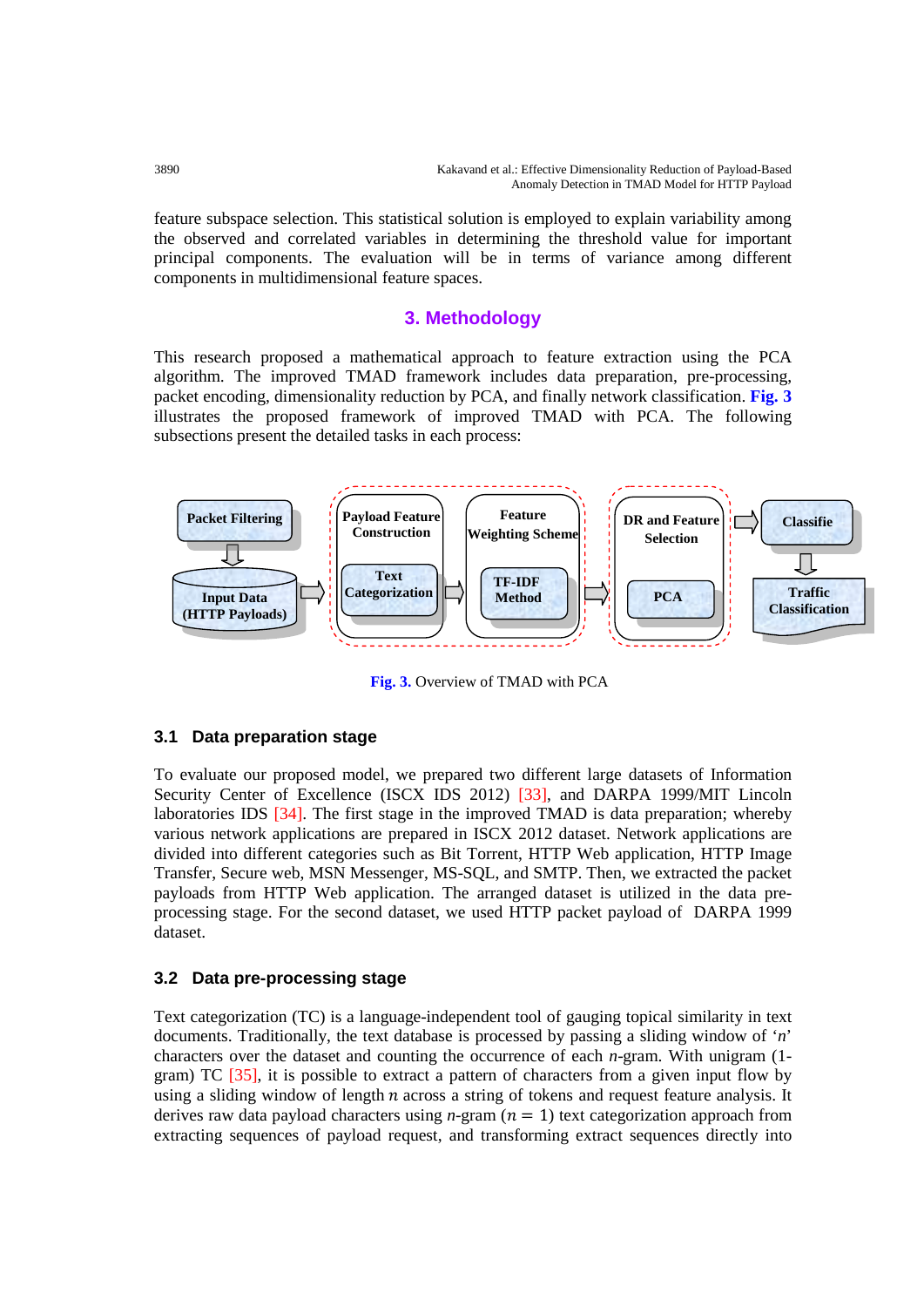feature vectors  $[36]$ . Formally, the set F of features corresponds to all possible patterns of length  $n$  in ASCII characters that range from 0 to 255 as defined in **Equation (1)**:

$$
T = \{0, \ldots, 255\}^n \tag{1}
$$

To demonstrate how the *n*-gram works with HTTP packet payload, this study considered the simulated payload request  $X = 'pnnpn'$  where the set of all characters is limited to '*r*', '*p*', and '*n*'. If  $n = 2$ , the resulting 2-grams are: '*rp*', '*pn*', '*nn*', '*np*', and '*pn*', respectively. If we consider a set of raw data payload as  $P = \{p_1, p_2, p_3, ..., p_n\}$  and a set of features (characters) as  $F = \{f_1, f_2, f_3, ..., f_{256}\}\$ , the set *P* can be represented as a *Payload-Feature Matrix* (PFM), where rows and columns are indexed by the raw data payload and the features, respectively. Each element of this matrix refers to the weight of each feature in its related payload as shown in **Equation 2**.

$$
P = \begin{bmatrix} p_1 \\ p_2 \\ p_3 \\ \vdots \\ p_N \end{bmatrix} = \begin{bmatrix} w_{1,1} & w_{1,2} & w_{1,3} & \dots & w_{1,256} \\ w_{2,1} & w_{2,2} & w_{2,3} & \dots & w_{2,256} \\ w_{3,1} & w_{3,2} & w_{3,3} & \dots & w_{3,256} \\ \vdots & \vdots & \vdots & \dots & \vdots \\ w_{N,1} & w_{N,2} & w_{N,3} & \dots & w_{N,256} \end{bmatrix}
$$
 (2)

Based on the above PFM, which is considered as a dataset, each data payload is mapped into an *m*-dimensional space as follows [37] in **Equation (3)**:

$$
\forall p_i \in P, \quad 1 \le i \le N
$$
  
\n $\Phi: p_i \mapsto \Phi(p_i) = (w_{i,1}, w_{i,2}, ..., w_{i,256}) \mathbb{R}^{256}$  (3)

In the data pre-processing stage, the unigram model  $(n = 1)$  extracts raw features using text categorization technique from the packet payload, and converts observations into a series of feature vectors. From the sample given in Table 1, we extracted the unigram values from the payload in order to construct a matrix with the *n*-gram features as shown in **Equation (2)**.

During the next stage, the value (weight) of the unigram features is computed using several methods, which are term frequency (TF) and inverse document frequency (IDF) to determine the value (weight) of each entry of  $w_{ij}$ . These methods will be explained in details in the next stage.

**Table 1.** Illustration of the sample payload where characters is extracted by unigram

| Payload                                              | GET /docresearch/graf22_smal9.gif HTTP/1.0 |  |  |  |                                             |  |  |  |  |  |  |  |  |  |
|------------------------------------------------------|--------------------------------------------|--|--|--|---------------------------------------------|--|--|--|--|--|--|--|--|--|
|                                                      | First 20 characters as n-gram $(n=1)$      |  |  |  |                                             |  |  |  |  |  |  |  |  |  |
| Extracts raw G E T / d o c r e s e a r c h / g r a f |                                            |  |  |  |                                             |  |  |  |  |  |  |  |  |  |
| features                                             |                                            |  |  |  | $2$ 2 - s m a 1 9 . g i f H T T P $/$ 1 . 0 |  |  |  |  |  |  |  |  |  |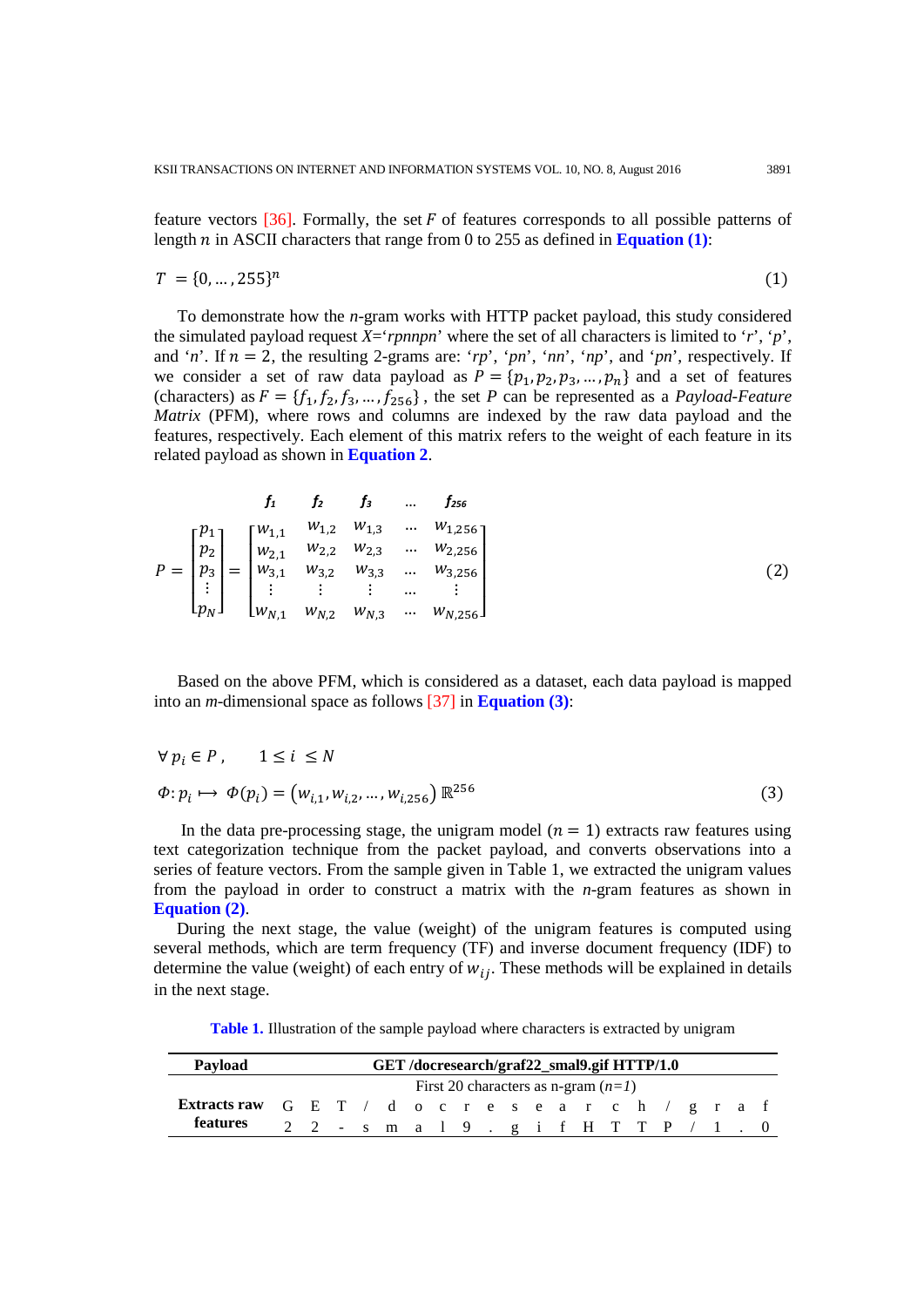#### **3.3 Packet encoding stage**

TF-IDF examines the vector space model and serves as a weighting scheme [35] to enhance the text categorization performance. In the schemes, the weights refer to the importance of a feature in an especial document of the selected collection. Huge weights are often utilized in relevant documents but rarely in the entire document collection [38]. Consequently, the data sources are processed, and the vector space model is determined to present a convenient data structure for text classification. The vector space model represents the data payload as vectors in m-dimensional space (256 dimensions). For instance, each payload ' $p_i$ ' is described through a numerical feature vector.

Thus, a weight for a feature ' $f_j$ ' in data payload ' $p_i$ ' is calculated by term frequency tf  $(p_i, f_i)$  and inverse document frequency *idf*  $(f_i)$ , explaining the feature specificity within the data payload collection. In addition to the term frequency and inverse document frequency (TF-IDF) as defined in **Equation (4)**, a length normalization factor is used to assure that all data payloads possess equal chances of retrieving independent of their lengths as shown in **Equation (5).** 'N' is the size of the data payload collection 'P' and is the number of data payload in 'P' involving feature ' $f_i$ '. In text mining, a corpus is encoded as a matrix where each document is explained by a row in a matrix. The resulting matrix is recognized as a (weighted) *Payload-Feature Matrix* (PFM).

$$
idf(f_j) = \left(\frac{N}{p_{f_j}}\right) \tag{4}
$$

$$
W(p_i, f_j) = \frac{tf(p_i, f_j) \log(\frac{N}{p_f})}{\sqrt{\sum_{j=1}^m tf(p_i, f_j)^2 (\log(\frac{N}{p_f}))^2}}
$$
\n
$$
(5)
$$

For better understanding the payload-feature matrix of the payload vector space, let us consider the simple example of **Fig. 4,** which assumes packet data collection of seven payloads set as  $\{p_1, p_2, ..., p_7\} \subset p$  and a set of features (three-dimensional vector space) as  ${f_1, f_2, f_3} \subset F$ . Then, from **Equations (4)** and (5), we obtain the TF-IDF weighting scheme for one payload vector. **Table 2** presents a broader picture of the TF-IDF weighting scheme for one payload vector, for each feature, frequency (global), term frequency (TF), inverse document frequency (IDF) and TF-IDF values.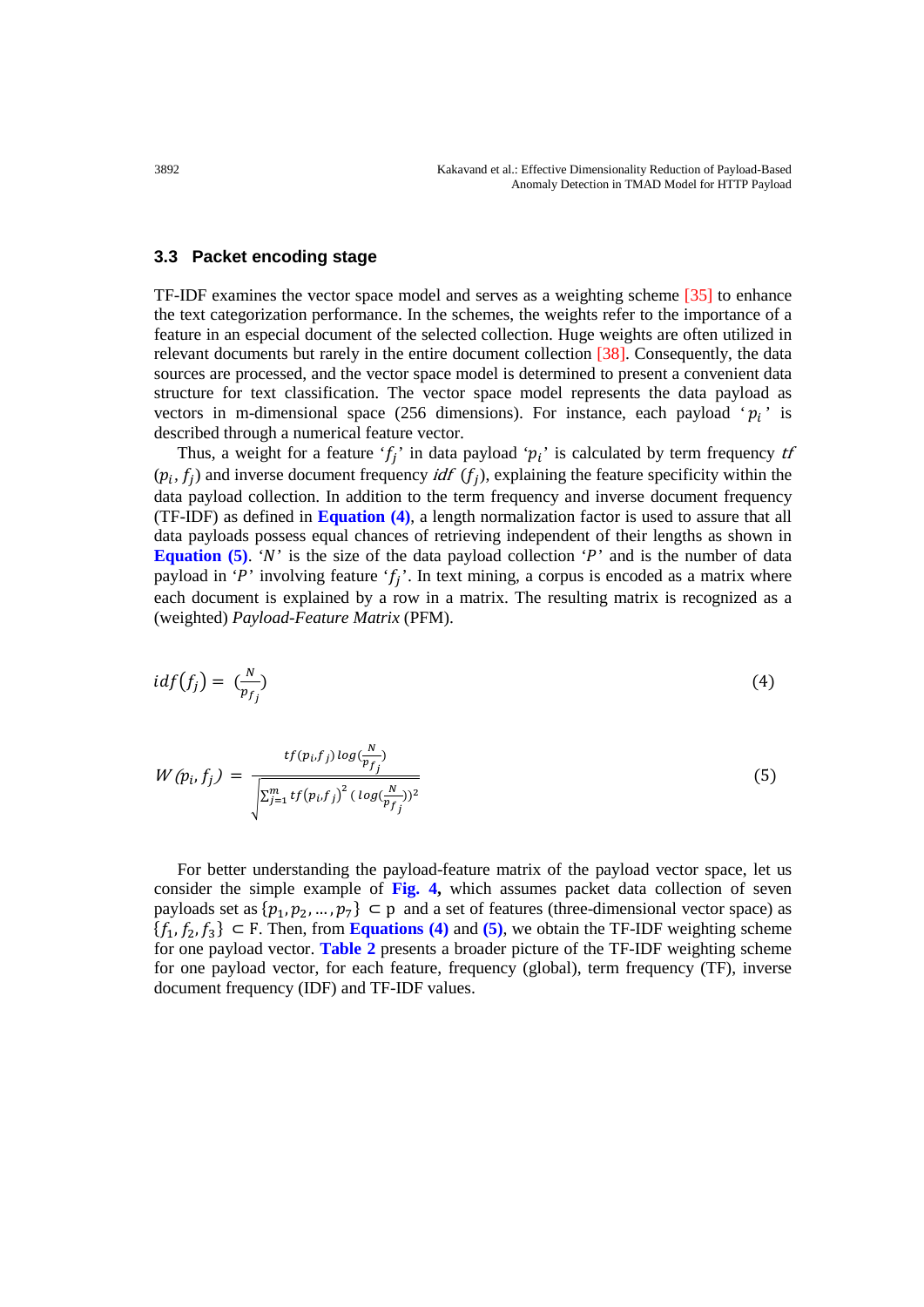

|                         |                | TF             | Freq                | <b>IDF</b>             | <b>TF-IDF</b> |
|-------------------------|----------------|----------------|---------------------|------------------------|---------------|
| <b>ASCII</b><br>Feature | $tf(p_i, f_i)$ | $p_{f_i}$      | $(p_i, f_i)$<br>idf | $tf(p_i, f_j) \log(N)$ |               |
| 98                      | h              |                | 6962                | 1.10                   | 1.05          |
| 105                     |                | 4              | 31598               | 0.18                   | 0.32          |
| 111                     | $\theta$       | 2              | 23959               | 0.46                   | 1.24          |
| 108                     |                | 3              | 27902               | 0.31                   | 0.93          |
| 102                     |                |                | 27375               | 0.33                   | 0.33          |
| 97                      | $\mathfrak{a}$ |                | 32082               | 0.17                   | 0.17          |
| <b>110</b>              | n              |                | 13560               | 1.03                   | 1.03          |
| 114                     | r              | $\mathfrak{D}$ | 15017               | 0.93                   | 1.86          |
| 109                     | $\mathfrak{m}$ |                | 35161               | 0.08                   | 0.08          |
| 100                     | d              |                | 8940                | 1.44                   | 1.44          |

**Table 2.** Illustrative TF-IDF weighting scheme for one payload vector

**Fig. 4.** Illustrative example of the payload-feature matrix for a sample packet payload

Based on Fig. 4, each row  $\{p_1, p_2, ..., p_7\}$  of the payload-feature matrix constitutes a TF-IDF vector representing one packet payload in the collection. Each of these vectors has three features  $\{f_1, f_2, f_3\}$ , which correspond to the three characters of the collection. In this regard, we will discuss in details (practice) three basic TF-IDF weighting procedures which help to improve the performance of the vector space model by assigning specific values to each nonzero element in the payload-feature matrix.

The combined use of term frequency and inverse document frequency is commonly referred to as TF-IDF weighting. The following describes the steps taken to consider the procedure of the TF-IDF weighting schemes over the raw character counts in a packet payload collection. Briefly, the steps involved in the procedure for carrying out the TF-IDF method are as follows:

**Step 1.** Extract and choose an initial payload feature set.

**Step 2.** Compute term frequency of each feature for the corresponding payload as  $tf(p_i, f_i)$ .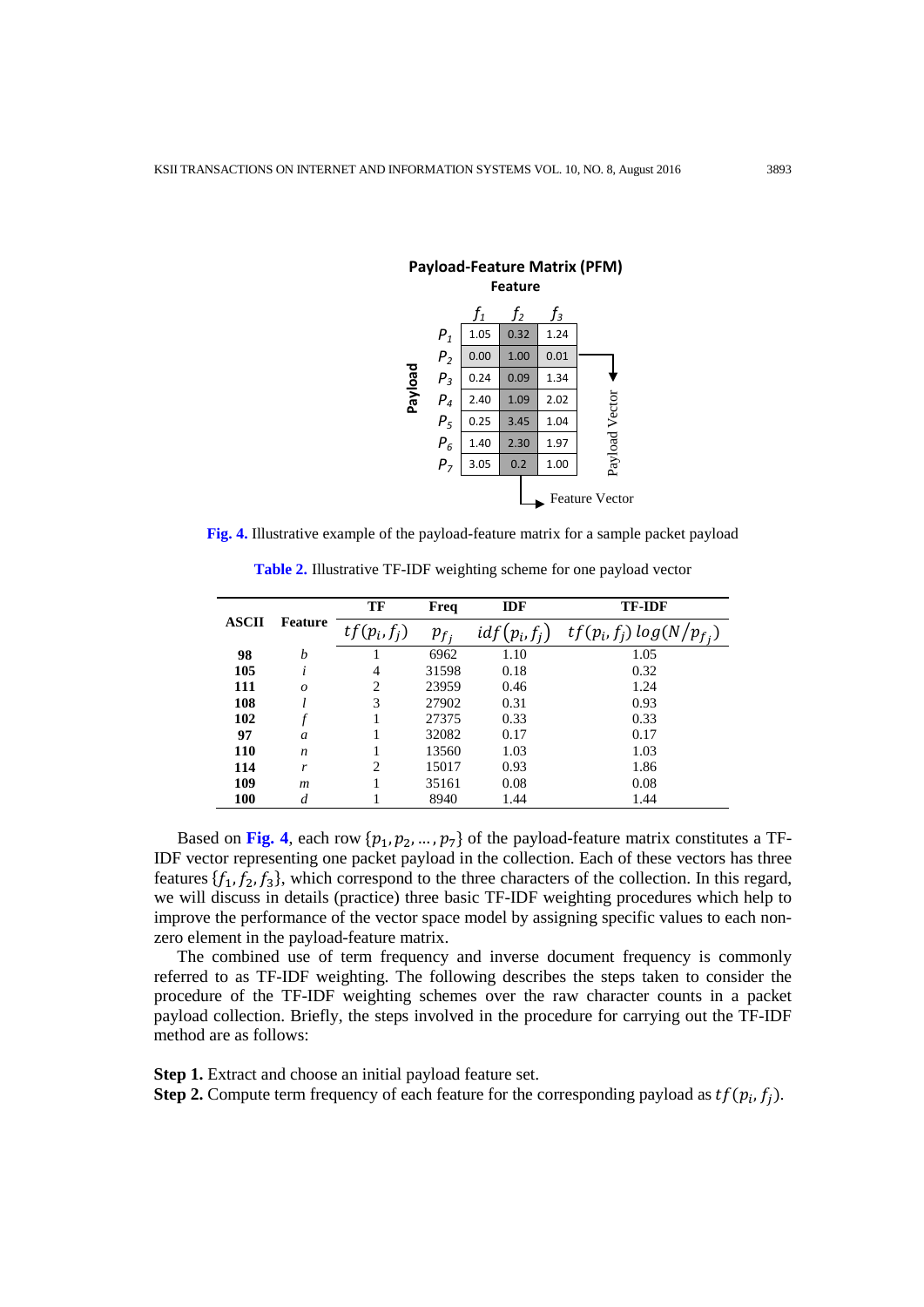**Step 3.** Consider the logarithm of the computed ratio that is the ratio between the logarithms of the total number of payloads and the payload frequency corresponding to each feature as  $log(N/p_{fi}).$ 

**Step 4.** Consider the product between the term frequencies computed in step 2 and inverse document frequencies computed in step 3 as  $tf(p_i, f_j) \log(N/p_f)$ .

**Step 5.** Divide each of the term frequencies by the total number of features occurring in the corresponding payload, in order to compensate for possible effects resulting from different lengths (in number of features) of the payload represented in the model. This normalized term frequency weighting can be computed based on **Equation (6)**:



**Fig. 5.** Relative frequencies of characters (a) DoS attack, (b) Probe attack, (c) R2L, and (d) U2R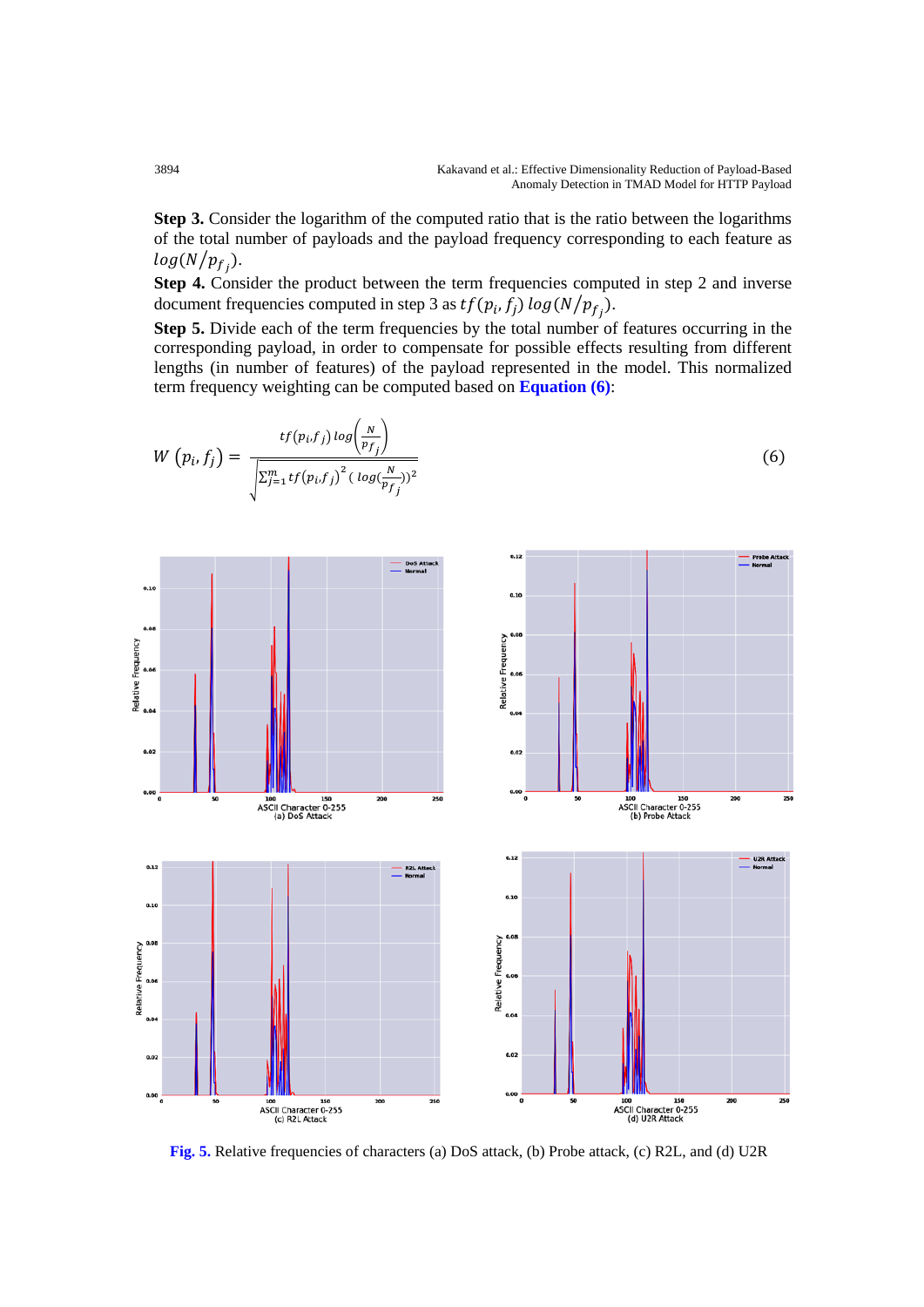The character relative frequencies of attack payloads are different in **Fig. 5** exposed to the behaviors of DoS, Probe, R2L, and U2R attacks. For the Probe attack, the "/" character has the highest frequency and the other characters share even frequencies. **Table 3** compares the highest and lowest character frequencies of different HTTP attack traffics. Although it is still believed that the performance can be enhanced through giving various weights to the payload bytes based on the degree of importance, finding the suitable weights is complicated.

| <b>Character</b> |                        |               |                |                |       |                    |      |
|------------------|------------------------|---------------|----------------|----------------|-------|--------------------|------|
| <b>Attacks</b>   | <b>Feature</b><br>type | Total<br>freq | No.<br>feature | <b>Highest</b> | Freq  | lowest             | Freq |
| <b>DoS</b>       |                        | 203438        | 39             | (t)            | 23344 | $\thicksim$        |      |
| <b>Probe</b>     | Unigram                | 298104        | 40             | $($ $/$ $)$    | 31492 | $=$ $\overline{)}$ | 14   |
| R2L              | Model                  | 12253         | 32             | $($ / $)$      | 1513  |                    | 5    |
| U2R              | $(1-gram)$             | 136224        | 39             | (t)            | 16619 | $=$                | 5    |

**Table 3.** Comparison characters with the highest and lowest frequencies

## **3.4 Dimensionality reduction and selection stage**

In this research, the dimensionality reduction technique used in the improved Text Miningbased Anomaly Detection (TMAD) model is based on the Principle Component Analysis (PCA) [25] that is an influential method to reduce dimensionality by a linear mapping of the *n*-dimensional feature space into a reduced *m*-dimensional feature space. In the experiment, this research will employ the Guttman-Kaiser criterion [39] in order to reserve as much relevant information as possible.

*A) Dimensionality reduction based on PCA:* PCA is an approach to analyze relationships among multivariable by finding the principal components denoted as a linear combination, and explaining the entire changes with different components. Like a linear mathematical method, PCA can be enhanced depending on eigenvector-based multivariate evaluation. The main idea is to proficiently represent information by transforming a collection of findings into a completely new orthonormalized coordinate system, where the data tend to be maximally de-correlated. The axes (eigenvectors) will contain much more variations (eigenvalues) with higher contributions to the data presentation. The initial numbers of axes using the highest contributions are often utilized to create a new lower dimensional feature space giving effective presentations for the data. **Fig. 6** shows the algorithm for dimensionality reduction based on PCA.

Based on **Fig. 6**, the algorithm for dimensionality reduction is set to analyze the feature space of a given dataset  $X = [x_1 x_2 ... x_n]$ , where  $x_i = [f_1^i f_2^i ... f_t^i]^T (1 \le i \le n]$ *n*) denotes the  $i^{th}$  D observation with *t* features. First, zero-mean normalization is performed within the data arranged for the findings. The zero-mean dataset is presented through  $X_{zm} = [(x_1 - \overline{x}) (x_2 - \overline{x}) \dots (x_n - \overline{x})]$ , where  $\overline{x} = \frac{1}{n} \sum_{i=1}^n x_i$ . Then, the principal components (i.e., eigenvectors) are calculated by conducting eigen decomposition on the sample covariance matrix where  $C_x = \frac{1}{n-1} X_{zm} X^T_{zm}$ . Next,  $C_x$  is decomposed into a matrix  $W$  and a diagonal matrix  $\Lambda$ . The two matrices satisfy the condition in which  $\Lambda W = C_x W$ . Consequently,  $\Lambda$  and W are usually categorized throughout climbing down order against the variance contributed to each component.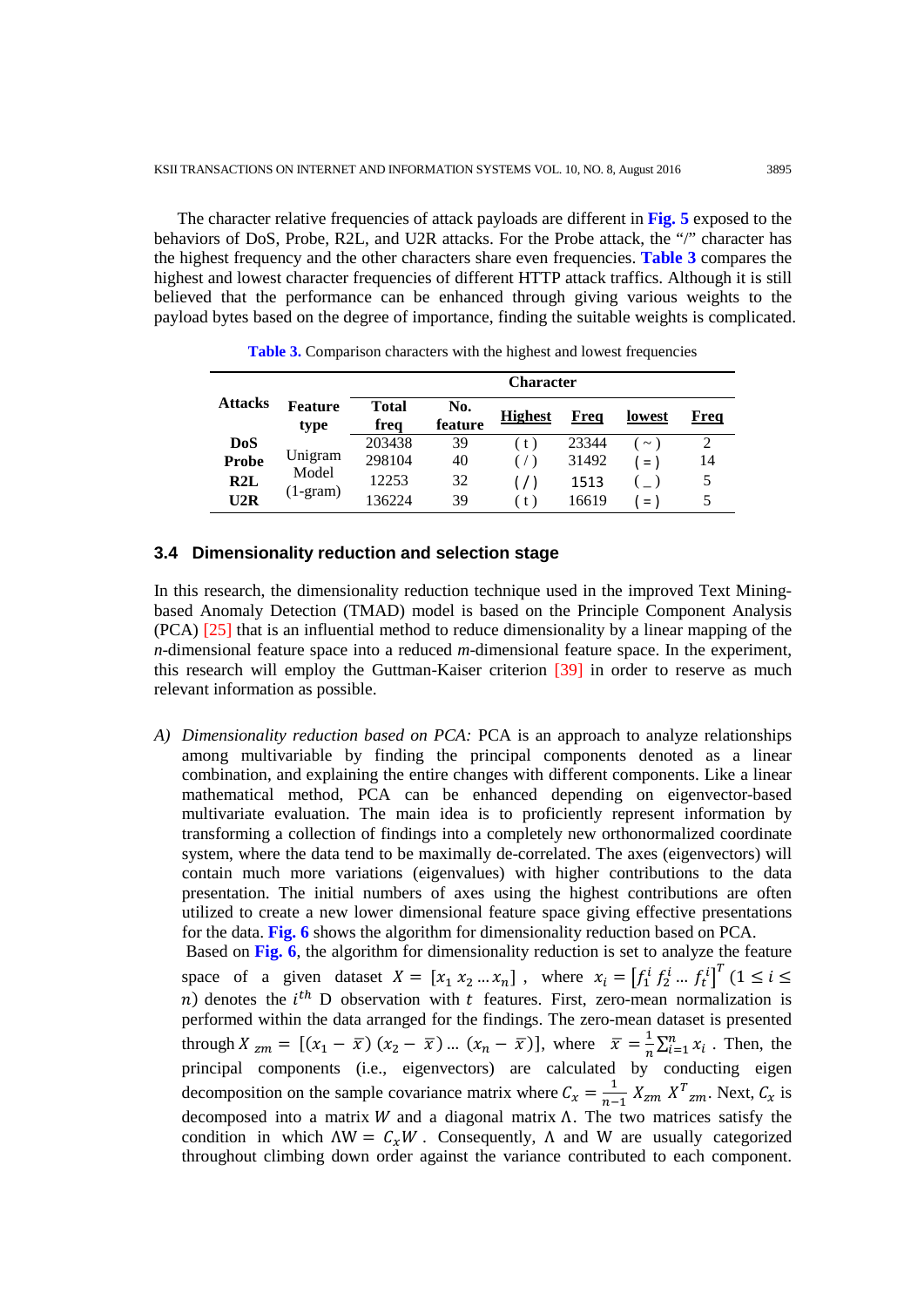The columns of the matrix W indicate the particular eigenvectors (i.e., the principal components) from the covariance matrix  $C_x$ , along with the factors across the diagonal of the matrix Λ including the placed eigenvalues connected with the corresponding eigenvectors inside the matrix  $W$ . Nonetheless, PCA is not able to identify the number of key factors that should be preserved. Therefore, to identify the best number of principal components preserved based on the PCA analysis, the Guttman-Kaiser selection criterion is proposed.

| <b>Principle Component Analysis</b>                                                       |
|-------------------------------------------------------------------------------------------|
| <b>Require</b> : Data set $X \{X \}$ contains n instance, and each of                     |
| which has t features}                                                                     |
| <b>Ensure</b> : $1 \leq k \leq t$                                                         |
| 1: $\overline{x} \leftarrow \frac{1}{n} \sum_{i=1}^n x_i$                                 |
| 2: $X_{zm} \leftarrow X - \overline{x}$ {Subtract $\overline{x}$ from each instance in X} |
| 3: $C_x \leftarrow \frac{1}{n-1} X_{zm} X_{zm}^T$                                         |
| 4: Obtain $\Lambda$ and W, which are subject to $\Lambda W = C_x W$                       |
| 5: For $i = 1$ to n do                                                                    |
| 6: $\sigma_i^2 \leftarrow \sum_{i=1}^i \lambda_i$                                         |
| 7: End for                                                                                |
| 8: Plot { $\sigma_1^2$ , $\sigma_2^2$ , , $\sigma_n^2$ }                                  |
| 9: Locate the elbow on the scree and identify $K$<br>of the "elbow"                       |
| 10: $W_k \leftarrow$ Top first k eigenvalues/eigenvectors of W                            |
| 11: Return $W_k$                                                                          |
|                                                                                           |

**Fig. 6.** Dimensionality reduction based on the PCA algorithm

*B) Component selection based on Guttman-Kaiser* Criterion*:* The Guttman-Kaiser criterion [40] related to every single factor is displayed by the related eigenvalues. Principal components associated with eigenvalues are extracted from a covariance matrix. The rules propose to hold only principal components as they are the eigenvalues larger than 1. While 1 might be considered as the average variance for the standardized data, the rule has been modified in order to select PCs derived from the covariance matrix as follows:

$$
KC = \sum_{i=1}^{256} \frac{\sigma_i^2}{256} \tag{7}
$$

Nonetheless, the components which are larger in magnitude than the average of the eigenvalues are preserved. In the case of eigenvalues extracted from a covariance matrix, the average is determined using **Equation (7)**. The subset associated with the main features, related to the selected  $k$ , represents the smaller feature spaces, which in turn serve as the best presentation for any packet payload data. Through representing the feature vector  $x_i =$  $\left[f_1^i f_2^i ... f_t^i\right]^T$  onto smaller feature spaces, the dimension of the feature vector will also decrease into a smaller sized values, namely  $k$ .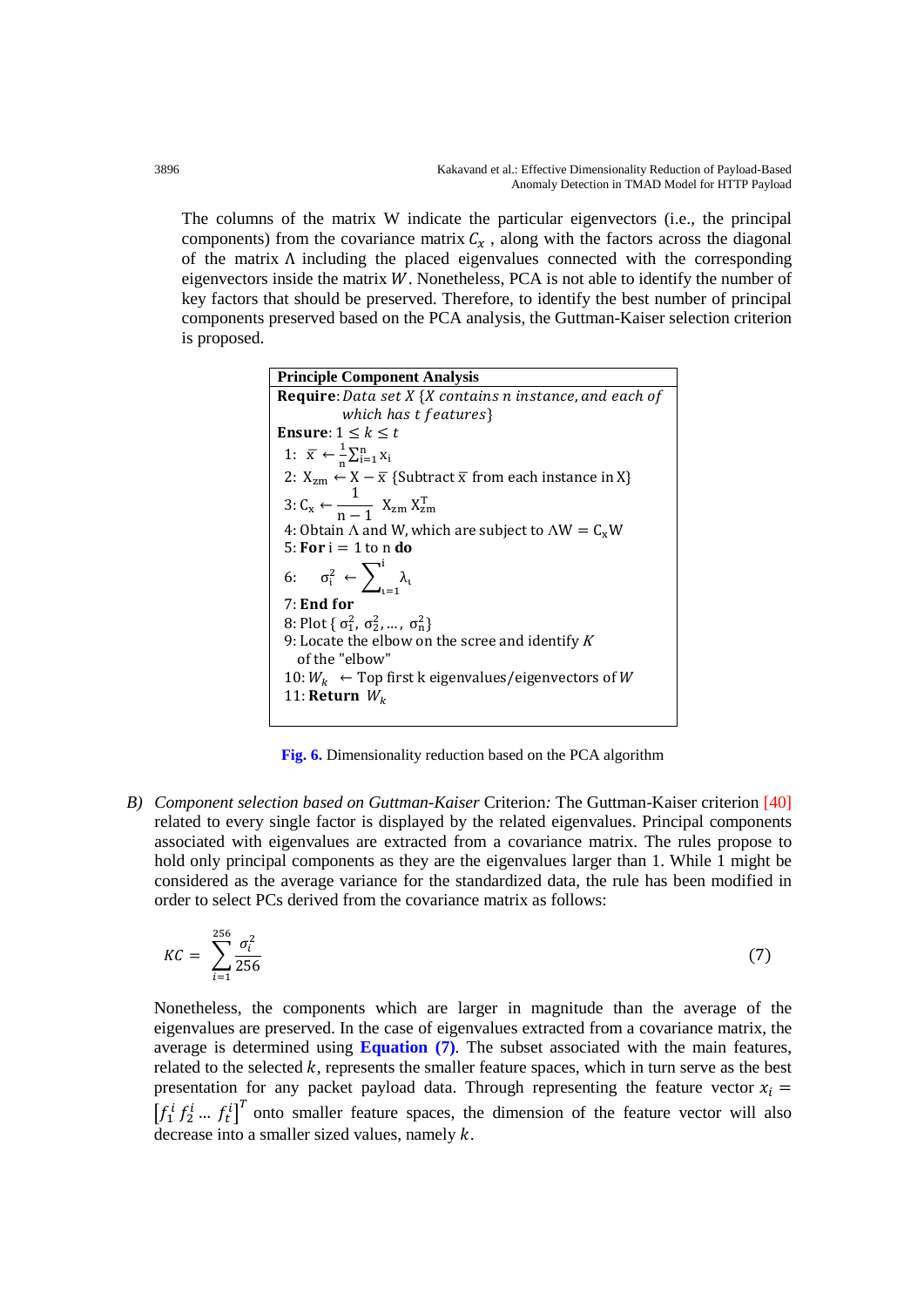#### **3.5 Network classification**

For network classification, this research proposes the Mahalanobis Distances Map algorithm as shown in **Fig. 7**.

**Mahalanobis Distance Map Require**: Data set  $X \{X \text{ contains } n \text{ instance}, \text{and each of } \}$ which has  $k_{final}$  features} 1:  $\mu \leftarrow \frac{1}{n} \sum_{i=1}^{n} x_i$ 2: Center each value by the mean  $X \leftarrow X - \mu$  {Subtract  $\mu$  from each instance in X} 3: Calculate covariance matrix  $\Sigma_{(k_{final}\times k_{final})}$  for Data Set X 4: Obtain the transpose of  $(X – \mu)$  and the inverse of  $\Sigma$ 5: Calculate the Mahalanobis distance as follows:  $d_M \leftarrow \sqrt{(x-\mu)^T \cdot \Sigma^{-1} \cdot (x-\mu)}$ 6: Calculate weight score  $w$  to detect an intrusive *activity*  $w \leftarrow \sum_{a} \frac{(d_{obj(a,b)} - d_{nor(a,b)})^2}{\sigma^2}$  $\sigma_{nor(a,b)}^2$ <sup>k</sup>final  $, b = 1$ ,  $d(a, b) \in d_M$ where  $\bar{d}_{nor(a,b)}$  ,  $\sigma_{nor(a,b)}^2$  include th and the variance of the  $(a, b)$ th element and  $d_{\text{obj}(a, b)}$  is the  $(a, b)$ th of the distance map of the newly arriving packet.

**Fig. 7.** Mahalanobis Distances Map Algorithm

The Mahalanobis distance between the particular point  $x$  and the mean  $\mu$  of the normal data is computed in **Equation (8)**:

$$
d_M \leftarrow \sqrt{(x - \mu)^T \cdot \Sigma^{-1} \cdot (x - \mu)}
$$
\n(8)

The hidden correlations related to the projected element vector  $\begin{bmatrix} x_1 & x_2 & \dots & x_{k_{final}} \end{bmatrix}$  are obtained from the projected original feature vector  $x_i = \left[f_1^i f_2^i ... f_t^i\right]^T$  and mapped onto the  $k_{final}$  dimensional feature subspace  $\left[u_1 \ u_2 \ ... \ u_{k_{final}}\right]$ . Next, the correlations among the packets are calculated using **Equations (9)** and **(10)**:

$$
\sum_{a} (x_a - \mu) (x_a - \mu)^T (1 \le a \le k_{final})
$$
\n(9)

$$
d_{(a,b)} = \frac{(x_a - x_b)(x_a - x_b)^T}{\sum_a + \sum_b} \left(1 \le a, b \le k_{final}\right)
$$
 (10)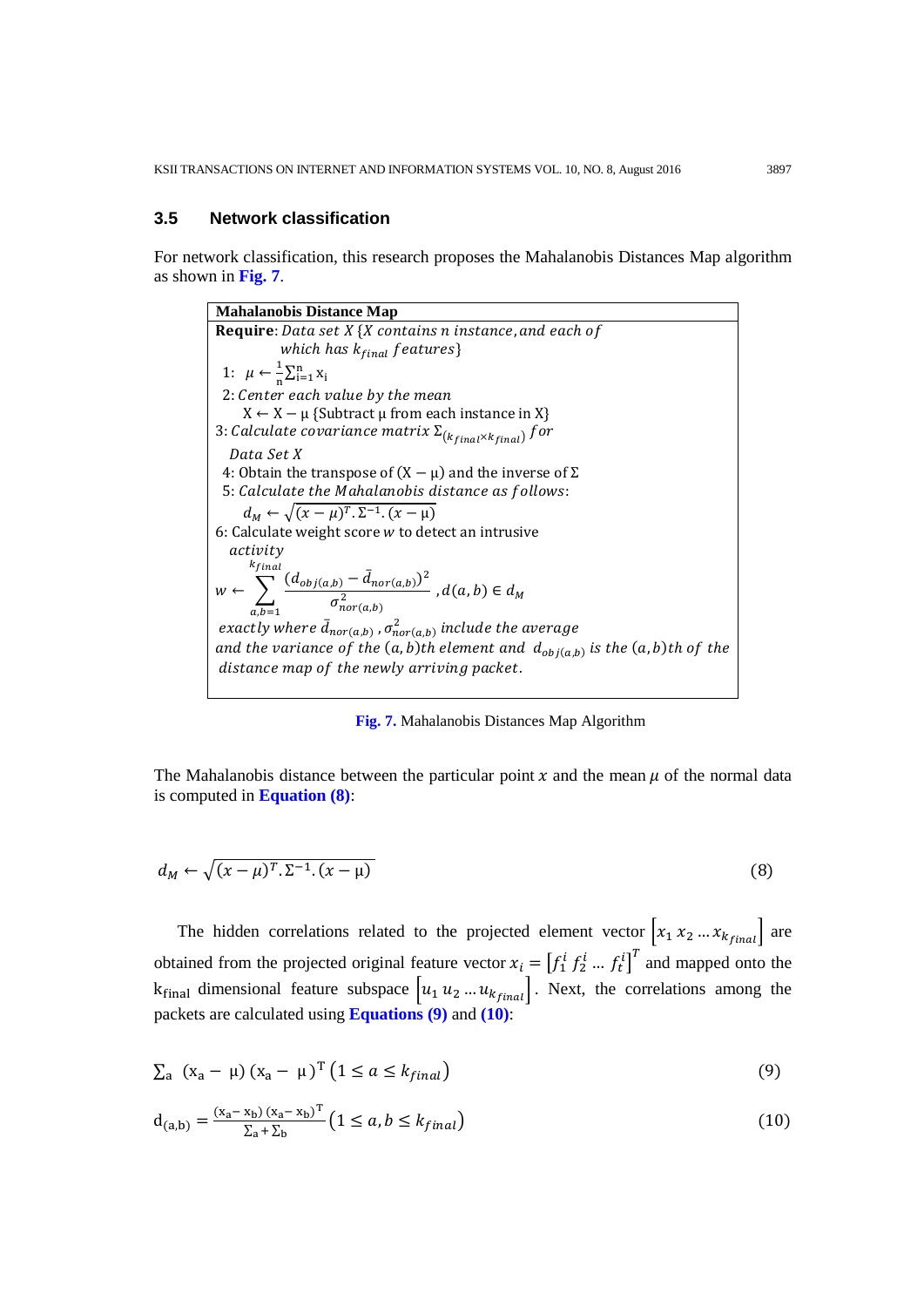Where  $x_a$  presents the  $a^{th}$  estimated feature within the projected feature vector,  $\mu$  refers to the standard of each projected feature,  $d_{(a,b)}$  presents the Mahalanobis distance related to the  $a^{th}$  projected feature and the  $b^{th}$  projected feature.  $\Sigma_a$  points to the covariance value of each projected feature and finally  $d_M$  defines the distance map (the pattern of a network packet). Then, the distance map  $d_M$  generates the network traffic profiles (normal and attack) of the training as shown in **Equation 11**:

$$
d_M = \begin{bmatrix} d_{(1,1)} & d_{(1,2)} & \dots & d_{(1,k_{final})} \\ d_{(2,1)} & d_{(2,2)} & & d_{(2,k_{final})} \\ \vdots & & \ddots & \vdots \\ d_{(k_{final},1)} & d_{(k_{final},2)} & \dots & d_{(k_{final},k_{final})} \end{bmatrix}
$$
(11)

Mahalanobis distance is the norm utilized to calculate the dissimilarity between the developed profiles and the new incoming network traffic profiles. Weight score  $W$  is measured using **Equation (12)** and is used to detect any intrusive activity.

$$
W = \sum_{a,b=1}^{K_{final}} \frac{\left(d_{obj(a,b)} - \bar{d}_{nor(a,b)}\right)^2}{\sigma_{nor(a,b)}^2}
$$
\n
$$
(12)
$$

Where  $d_{obj(a,b)}$  and  $\sigma_{nor(a,b)}^2$  are the average and the variance of the  $(a, b)^{th}$  element in the distance map of the normal profile given in **Equation (13)**, and  $d_{obj(a,b)}$  is the  $(a, b)^{th}$ element of the distance map of the new incoming packet represented in **Equation (14)**.

$$
D_{nor} = \left[d_{nor\ (a,b)}\right]_{K_{final} \times K_{final}}
$$
\n(13)

$$
D_{obj} = [d_{obj (a,b)}]_{K_{final} \times K_{final}}
$$
\n(14)

The tested sample payload is finally classified as an attack or a normal record using *threshold* =  $d_{nor(a,b)}$ , where the threshold is determined by the average total mahalanobis distance of normal packets. If the  $d_{test(a,b)}$  exceeds the threshold, the input network packet is determined as an intrusion; otherwise, it will be classified as normal using **Equation (15)**. The details of our experiments are given in Section 4.

if 
$$
d_{test(a,b)} \leq \bar{d}_{nor(a,b)}
$$
 then classified as normal, else return as attack (15)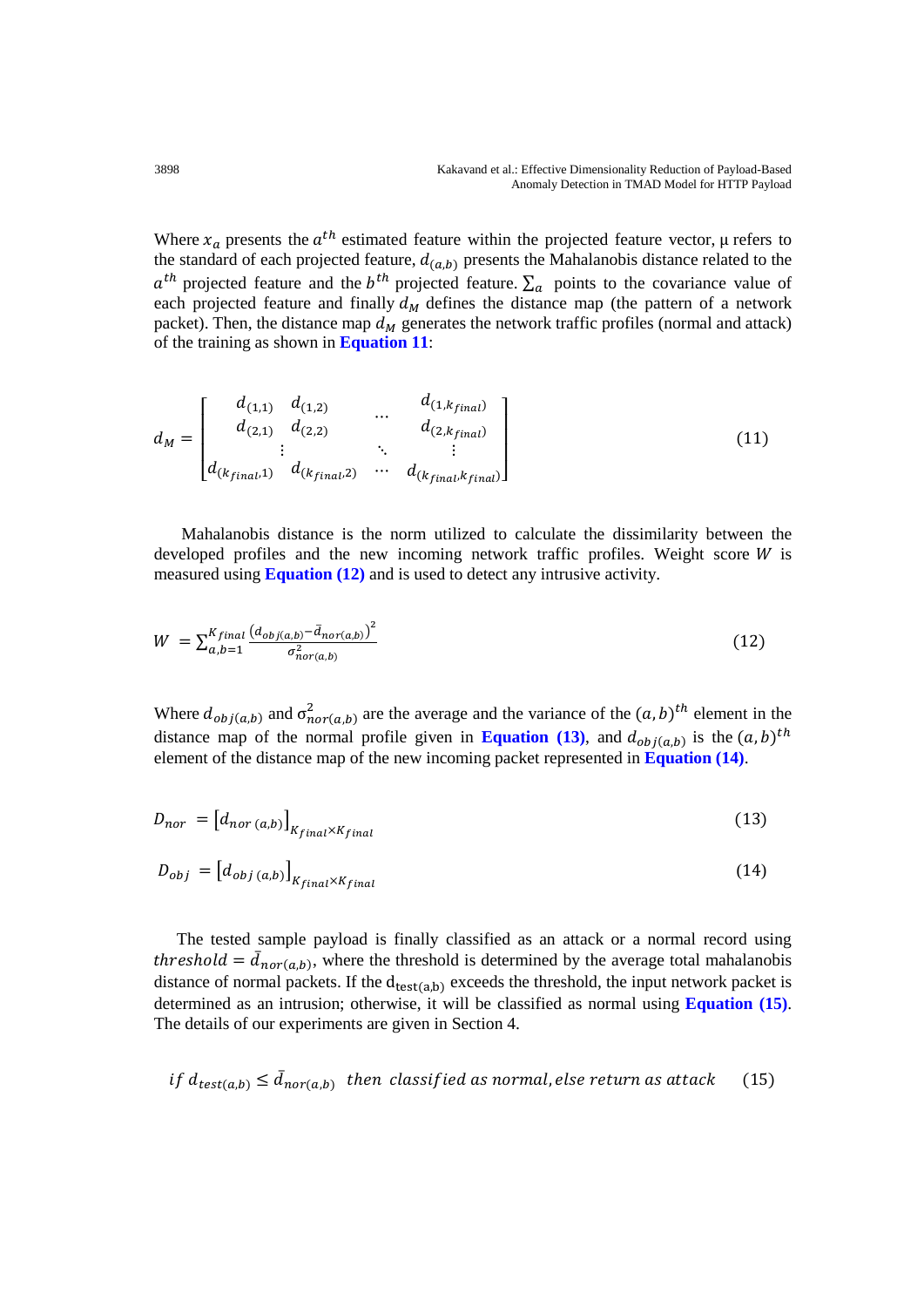## **4. Framework assessment**

This section introduces the dataset used to validate the proposed PCA-based approach to dimensionality reduction in TMAD model as well as the evaluation measurements, training and testing setup, and finally presents the results and analyses.

## **4.1 Dataset**

We conducted two different sets of experiments to evaluate the effectiveness of dimensionality reduction of payload-based anomaly detection in the improved TMAD model. The first experiment used the ISCX datasets 2012 [33], which were collected under the sponsorship of Information Security Centre of Excellence (ISCX). All the network traffic in the dataset were included in both normal network traffic and attack traffic for system assessment. ISCX dataset 2012 includes categories of attacks involving scan, DoS, R2L, U2R and DDoS. The entire ISCX-labeled dataset is composed by 1,512,000 packets that cover seven days of network activity. However, both datasets were not ready for training and testing. In preparing the dataset, the ISCX HTTP/GET traffic was randomized into two groups: a training set that is composed of 80% of the HTTP/GET traffic, and a testing set that is composed of the remaining 20% of the traffic.

The second experiment used the DARPA 1999/MIT Lincoln laboratories IDS [34], the most comprehensive dataset with the entire content packet available for researchers. All the network traffic data include the full payload of each packet contents recorded in tcpdump format and provided for evaluation. We trained the proposed model on the DARPA 1999 dataset using week 1 (5 days, attack free) and week  $3(7 \text{ days})$ , attack free) and then evaluated the model using week 4 and week 5 containing the anomaly traffics. Although the DARPA dataset is outdated and has been criticized [28] due to the nature of the simulation environment that created the data, it is widely accepted for comparison. This dataset has been used in many studies, and results of tests involving these data have been reported in many publications.

### **4.2 Evaluation measurements**

In this segment, the information involved in the confusion matrix is analyzed using the Detection Rate (DR) and False Positive Rate (FPR). Assessment metrics are introduced for the analysis. The metrics utilized are True Positive (TP) when the number of actual attack is classified as an attack, True Negative (TN) when the number of actual normal is classified as normal, False Positive (FP) when the number of actual normal is classified as attack and False Negative (FN) when the number of actual attack is classified as normal. **Table 4** represents the definition of a confusion matrix. Subsequently, detection and false positive rate can be estimated as shown in **Table 4**.

| <b>Table 4.</b> Confusion matrix |  |
|----------------------------------|--|
|----------------------------------|--|

|              |               | <b>Predicted Class</b>         |                     |  |  |  |  |
|--------------|---------------|--------------------------------|---------------------|--|--|--|--|
|              |               | <b>Normal</b><br><b>Attack</b> |                     |  |  |  |  |
| Actual       | <b>Normal</b> | True Negative (TN)             | False Positive (FP) |  |  |  |  |
| <b>Class</b> | Attack        | False Negative (FN)            | True Positive (TP)  |  |  |  |  |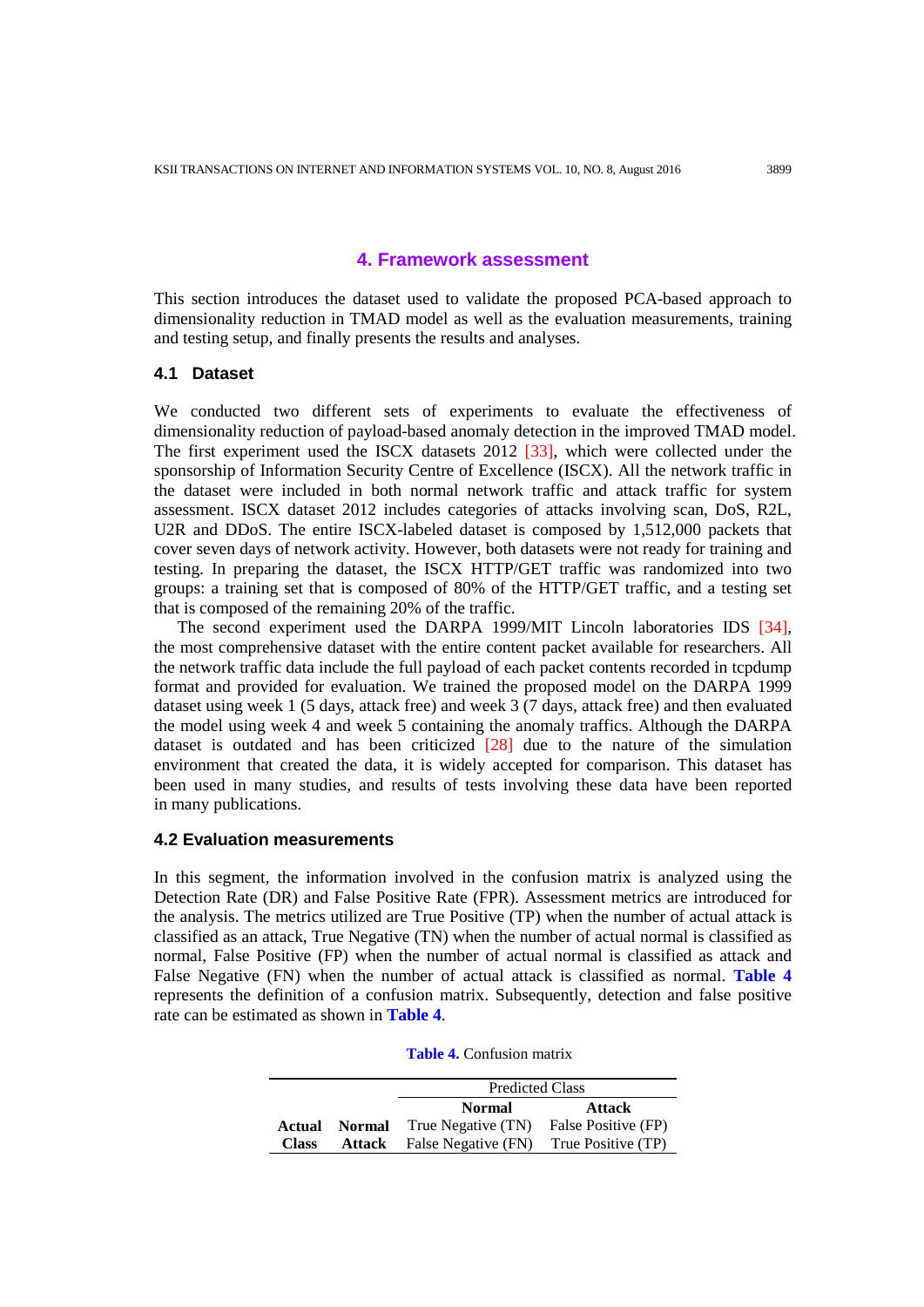The major objectives of intrusion detection system are to maximize the true positive rate (detection rate) and minimize the false positive rate of a proposed method. **Table 5** displays the most commonly used learning metric in performance assessment of the intrusion detection system. Furthermore, **Equations (16)** and **(17)** show the formula to calculate the detection rate and the false positive rate.

**Table 5.** Classification Metric

| <b>Evaluation Metrics</b> | <b>Description</b>                   |
|---------------------------|--------------------------------------|
| Detection Rate (DR)       | $(TP) \div (TP + FN)$                |
| False Positive Rate (FPR) | $(FP) \div (TN + FN)$                |
| Accuracy                  | $(TP + TN) \div (TP + FP + TN + FN)$ |
|                           |                                      |

$$
\text{ Detection Rate} \quad DR = \frac{TP}{TP + FN} \times 100\% \tag{16}
$$

False Positive  $FP = \frac{FP}{FP + TN} \times 100\%$  (17)

## **4.3 Training and testing program**

As discussed in the dimensionality reduction section, the PCA technique was used to analyze the raw data, namely the ASCII character occurrence frequencies in the training dataset. This is carried out by projecting the raw data on a reduced feature space. The principal components were selected using the Guttman-Kaiser criterion based on the outcome of PCA.

When the Guttman-Kaiser criterion was first applied to find the component selection, principal components related to an eigenvalue in which the magnitude is higher than average are preserved (the average vectors,  $(KC) = 1.3317e-04$  and 4.5054e-04 are computed for both ISCX 2012 and DARPA1999 dataset, respectively). Through the Guttman-Kaiser Principle, the particular 90th percentiles are attained (the 90th percentile = 1.3317e-04 and 4.5054e-04). If the proper value of a component is higher than the 90th percentiles from the simulated valuations, then the particular component will be actually retained. This means the value of *k* subset equal to 25 and 20 is attained (*k*=25 and 20 for both ISCX 2012 and DARPA1999 dataset, respectively).

The result of using the Guttman-Kaiser criterion suggested a selection of the first 25 and 20 principle components, which showed the best subspace for data presentation. **Figs. 8** and **9** illustrate how the corresponding eigenvectors were captured for ISCX and DARPA dataset, respectively. The principle components were sorted in a descending order with respect to the values of the corresponding variances, which in turn determined the number of important components that should be retained for network traffic analysis. This shows that there are as many reliable components as the eigenvalues, which were greater than average.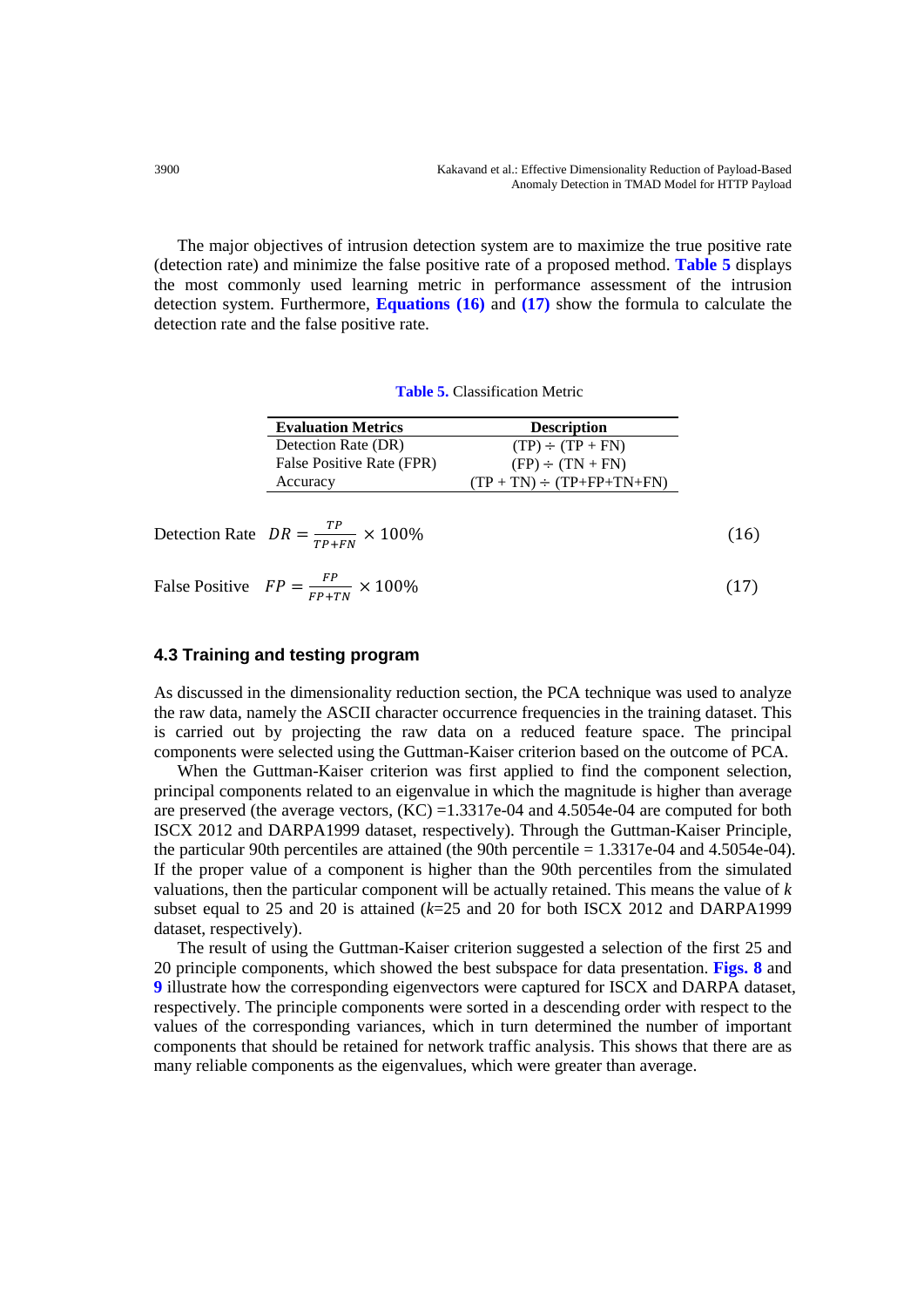

**Fig. 8.** Principle components selection for ISCX 2012 data traffic



**Fig. 9.** Principle components selection for DARPA1999 data traffic

#### **4.4 Results and analysis**

For the intrusion detection model, we used the extracted HTTP packet payload from the ISCX 2012 IDS and DARPA 1999 datasets. We analyzed our recommended detection method against both the normal data and the attack data in the evaluation data collection. From the initial stage of the studies, we found the optimum small set of main components. Subsequently, we designed many experiments to determine the efficiency of PCA-based TMAD model when utilizing a variety of small sets of principal components in both datasets.

The particular assessment results are described in **Tables 6** and **7**, which demonstrate the relationship between the false positive rate (FPR) and detection rate (DR) with the accuracy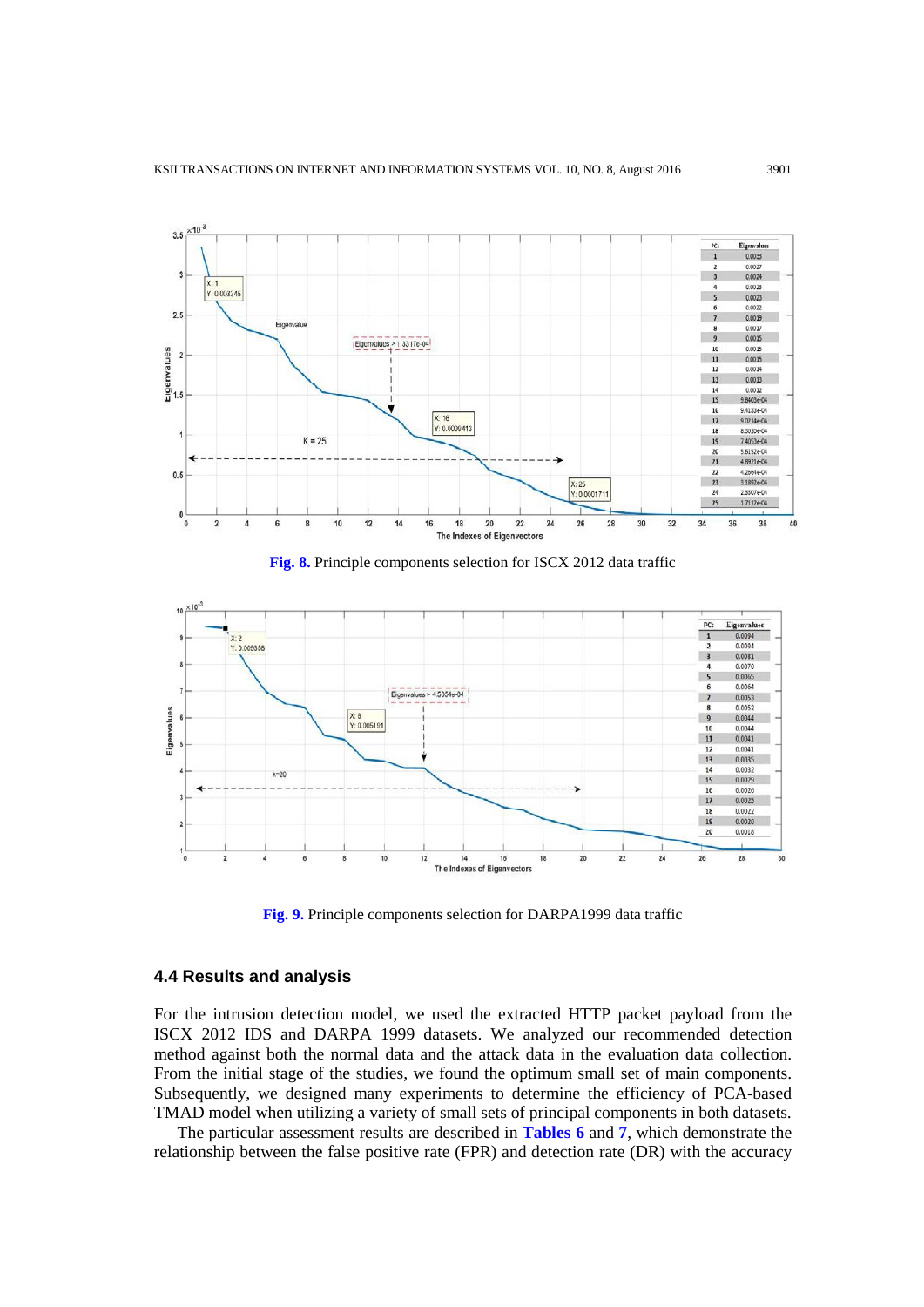against various thresholds from 1 to 3 on both datasets. Note that the particular threshold sets the amount of the significant difference, which is identified by the intrusion detection system, which involved an analyzed object and discovered normal profiles. Tests running against the various sets of important components (i.e., the selected lower dimensional feature spaces) are shown in **Figs. 8** and **9**. Furthermore, **Tables 6** and **7** report the results obtained from our proposed anomaly detection system on both ISCX 2012 IDS and DARPA 1999 datasets.

| <b>Evaluation</b>                        | Threshold |             |           |             |           |  |  |
|------------------------------------------|-----------|-------------|-----------|-------------|-----------|--|--|
| <b>Metrics</b>                           | $1\sigma$ | $1.5\sigma$ | $2\sigma$ | $2.5\sigma$ | $3\sigma$ |  |  |
| <b>False Positive</b>                    | $0.2\%$   | $11\%$      | 1.2%      | 1.2%        | $1.3\%$   |  |  |
| <b>True Positive</b><br>(Detection Rate) | 14%       | 85%         | 94%       | 97%         | 97%       |  |  |
| <b>Accuracy</b>                          | 40%       |             | 95%       | $97\%$      | 97%       |  |  |

**Table 6.** Model evaluation based on ISCX 2012 Dataset

| <b>Table 7.</b> Model evaluation based on DARPA1999 Dataset |  |
|-------------------------------------------------------------|--|
|-------------------------------------------------------------|--|

| <b>Evaluation</b>     | <b>Threshold</b> |         |           |             |       |  |  |  |
|-----------------------|------------------|---------|-----------|-------------|-------|--|--|--|
| <b>Metrics</b>        | 1σ               | 1.5σ    | $2\sigma$ | $2.5\sigma$ | 3σ    |  |  |  |
| <b>False Positive</b> | $1.4\%$          | $1.2\%$ | $0.1\%$   | 0.06%       | 0.05% |  |  |  |
| <b>True Positive</b>  | 97%              | 98%     | 99%       | 100%        | 98%   |  |  |  |
| (Detection Rate)      |                  |         |           |             |       |  |  |  |
| <b>Accuracy</b>       | $97\%$           | $98\%$  | $99\%$    | 100%        | 100%  |  |  |  |

As shown in both tables, the threshold value controls the degree of the dissimilarity as acknowledged by the anomaly detection system, between a test object and the respective learnt normal profile. If the dissimilarity is higher than the determined threshold, the test object is classified as an anomaly. Moreover, based on **Table 6,** higher true positive rate was achieved when a greater threshold was accepted. In fact, greater thresholds produce higher false positive. On the other hand, from **Table 7,** we can see that higher true positive rate lies in between various thresholds ranging from 2 to 2.5 with an increase of 0.5 interval. This means greater thresholds represent a lower false positive rate. However, we can find out that the accuracy of both evaluation dataset declined when a lower threshold of  $2\sigma$  is accepted. After this point, the performance of the proposed PCA-based TMAD dropped significantly to 40% and 97% for ISCX 2012 and DARPA1999 datasets, respectively.

**Fig. 10** visualizes the trade-off between accuracy and the threshold. The proposed PCAbased TMAD model demonstrated an encouraging effectiveness on the DARPA 1999 dataset with 97% accuracy when the limit is determined to  $1\sigma$ . As the threshold reached to  $3\sigma$ , the accuracy rate increased to 100%. However, while considering the ISCX 2012 IDS dataset, the proposed detection model accomplished lower performance. Nevertheless, it still delivered a desirable accuracy rate (i.e., 97%) at the threshold of 3σ.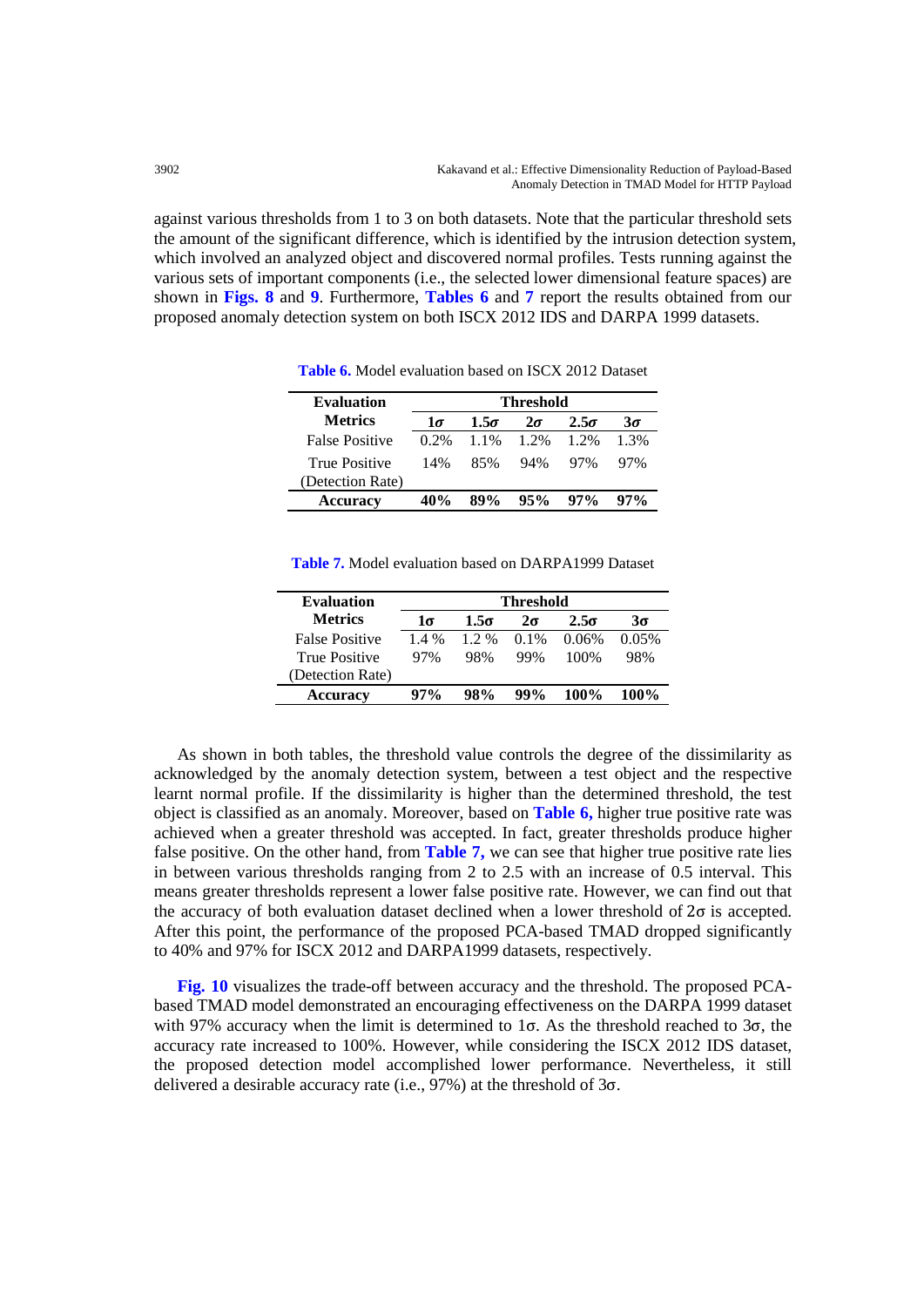

**Fig. 10.** Relationship between accuracy and threshold

Based on **Fig. 10**, the results showed that the proposed PCA-based model performed better using the DARPA 1999 dataset as compared to using the ISCX 2012 dataset. However, the model is more effective in handling realistic networks and traffics with novel attacks in ISCX 2012. The DARPA 1999 dataset has its critics, as it is quite dated and Web behaviors have evolved significantly since its first inception. Next, **Figs. 11** and **12** illustrate the tradeoff between the false positive rate and true positive through a number of principal components with changes in their results when a different threshold of 2.5 σ (best performance achieved from threshold of 2.5σ) was used.

**Fig. 11** shows the difference between the true and false positive rates generated by PCAbased TMAD, where  $k$  subset equal to 25 was attained ( $k=25$  for ISCX 2012). Based on this figure, the best false and true positive rates were achieved with 25-dimentional feature space. According to **Fig. 12**, the selection of the important features was performed on DARPA 1999 dataset, where  $k$  subset equal to 20 was attained. This shows the difference of the true and false positive rates among various optimal feature spaces are achieved with 20 dimentioanl feature space. However, these optimal feature spaces are not always practicable, and the best performance may be achieved around these numbers. For example (where  $k =$ 20 in our case), using only the first five principal components to represent the HTTP traffic is not feasible in our anomaly detection system. This is because the projections (i.e., PCA) constructed through only five features are always identical for all records after normalization. Hence, we will choose the first 20 optimal feature spaces instead of the first five principal components.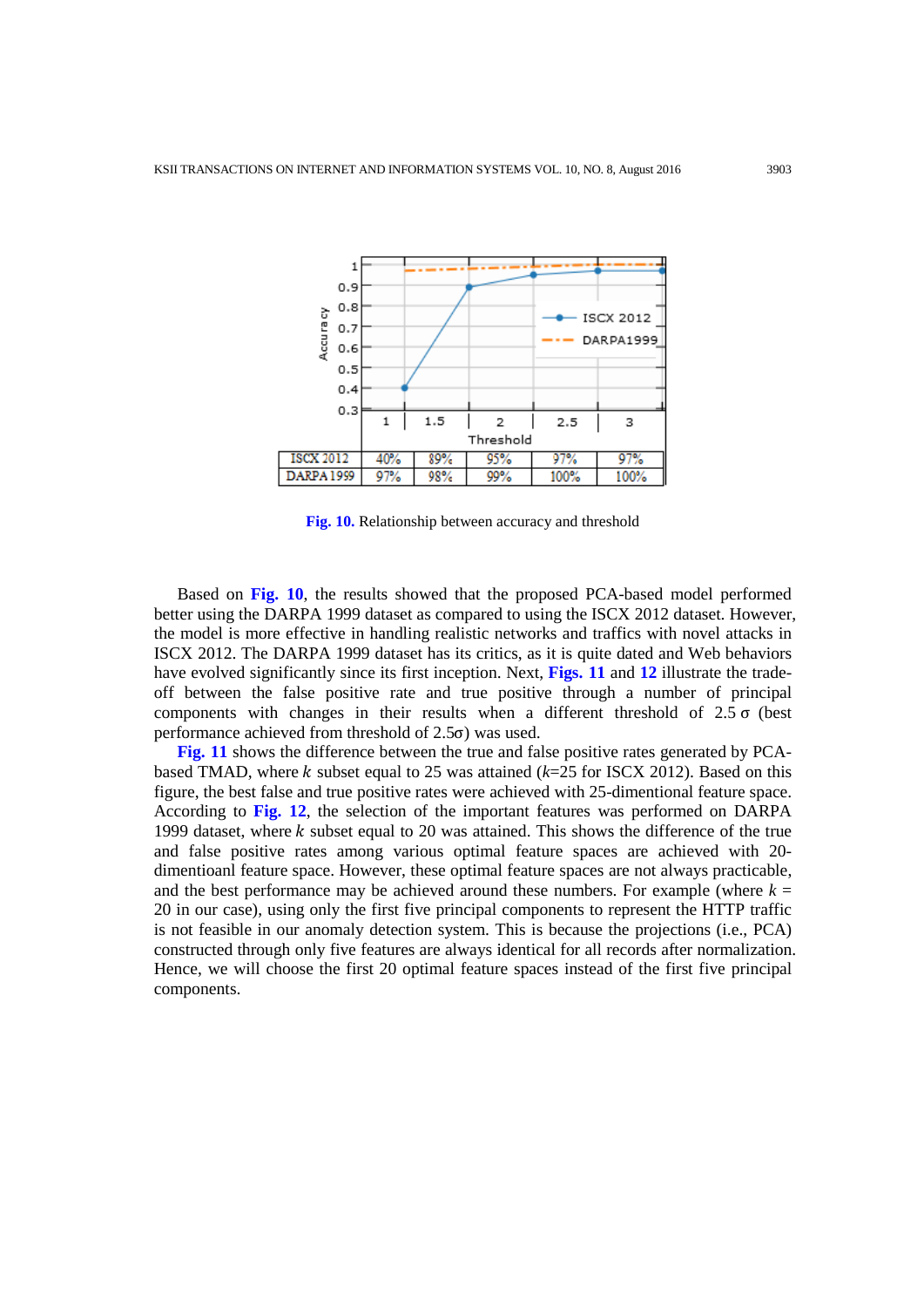3904 Kakavand et al.: Effective Dimensionality Reduction of Payload-Based Anomaly Detection in TMAD Model for HTTP Payload



**Fig. 11.** True and false positive rate vs. principle components (ISCX Dataset)



**Fig. 12.** True and false positive rates vs. principle components (DARPA1999)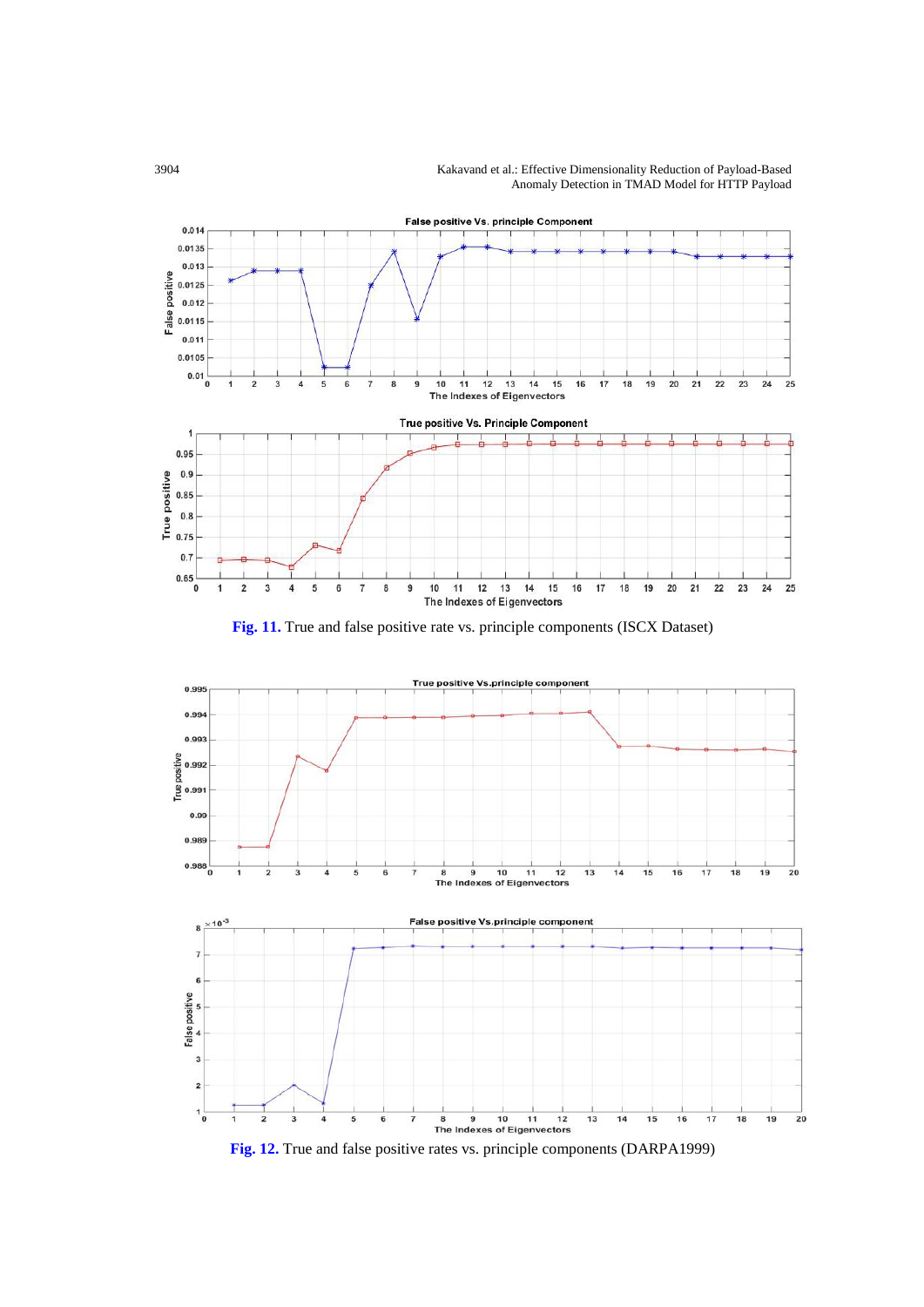#### **4.5 Comparison with state-of-the-art**

To demonstrate a better snapshot of the proposed PCA-based TMAD performance, we compared the proposed PCA-based TMAD against three state-of-the-art payload-based anomaly detection systems; TMAD, McPAD, and LDA-based GSAD using the same ISCX 2012 and DARPA 1999 datasets. The computational complexity on the four models was also evaluated.

## **4.5.1 Anomaly detection accuracy**

In the first experiment, we randomly divided the HTTP/GET traffic in ISCX 2012 dataset into two groups; 80% for training and 20 % for testing. In accordance with the details provided by **Table 8**, the detection rate and the false positive rate were computed for both TMAD and PCA-based TMAD. The comparison results illustrated that the proposed PCAbased TMAD model achieved 97% detection rate with 1.2% false positive. The results also showed that all 256 features were not used for the detection of network attacks compared to the TMAD model that obtained 97.44% detection rate with 1.3% false positive rate which are based on all feature spaces for anomaly detection. Although the proposed model has low false positive rate compared to TMAD model [14] on ISCX 2012 dataset, it does not show a significant advance in terms of accuracy. It can be concluded that PCA and a feature selection approach can help decrease the dimensionality of dataset from 265 to 25. Consequently, it is more computationally efficient in handling datasets with a high dimensionality.

**Table 8.** Performance comparison (ISCX 2012)

| <b>IDS</b> Model      | <b>PCs</b> | <b>Number of</b> Detection Rate False positive<br>(DR) | (FP)    |
|-----------------------|------------|--------------------------------------------------------|---------|
| <b>PCA-Based TMAD</b> | 25         | $97\%$                                                 | $1.2\%$ |
| <b>TMAD</b>           | 256        | 97.44 %                                                | $1.3\%$ |

In the second experiment, we used DARPA 1999 dataset for training three anomaly detection models, which are the PCA-based TMAD, LDA–based GSAD and McPAD. After training the different models on DARPA 1999 dataset, we tested the models on the entire attacks datasets (ISCX 2012 and DARPA 1999). The threshold value used was 2.5σ based on previous finding, whereby the value provided better outcomes as compared to other thresholds when we attempted to achieve the detection attacks at very low false positives. **Table 9** reports the detection rate and true positives on the number of principle components (PCs) obtained from PCA-based TMAD, McPAD and LDA-based GSAD models, respectively. We compared the anomaly detection performance of our proposed model on DARPA 1999 evaluation dataset with those achieved by two other anomaly detection approaches [9] and [10]. The performance of the proposed model and LDA-based GSAD showed that the detection rates of both anomaly detection systems are comparatively equal (100% DR). Although our proposed model has a low false positive rate (0.06% FPR), the proposed LDA-based GSAD approach is not proven to be a good candidate with high false positive rate (3.7% FPR). **Table 9** shows that the selected features of our proposed model considerably reduced the number of features in order to avoid computational cost as an apparent advantage in real-time intrusion detection systems.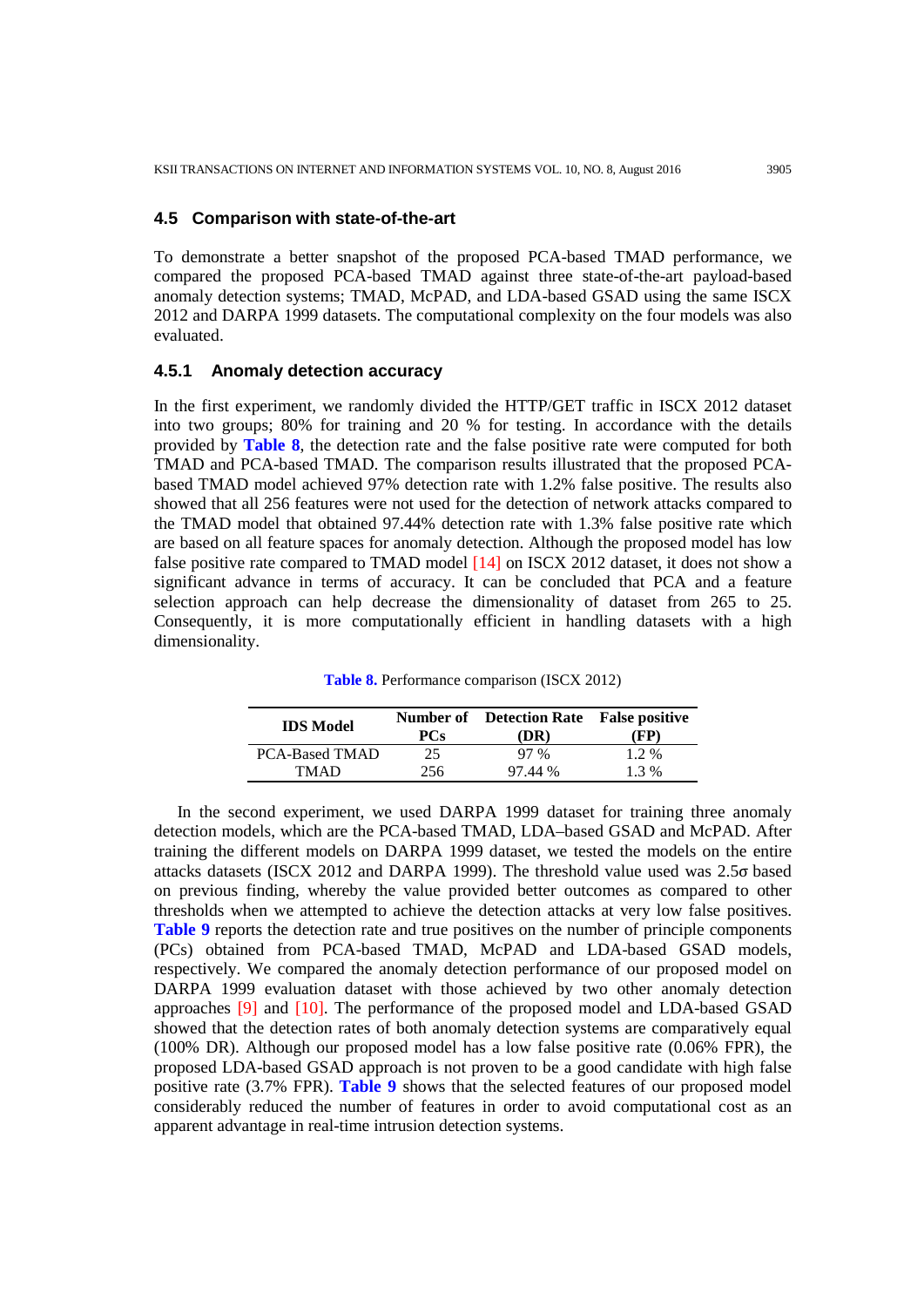| <b>IDS</b> Model      | <b>PCs</b> | <b>Number of</b> Detection Rate False positive<br>(DR) | FP)       |
|-----------------------|------------|--------------------------------------------------------|-----------|
| <b>PCA-Based TMAD</b> | 20         | 100%                                                   | 0.06%     |
| LDA-Based GSAD        | 300        | 100%                                                   | 3.7%      |
| <b>McPAD</b>          | $2.56^{2}$ | 95%                                                    | $10^{-5}$ |

**Table 9.** Performance comparison (DARPA 1999)

The results in **Table 9** reveal that McPAD [9] achieved very low false positive rate as compared to our proposed anomaly detection system, but it is only for shell-code attacks at a false positive rate of  $10^{-5}$ . Furthermore, the detection rate was 95%. Thus, it cannot confirm if this approach operates better than our proposed model on HTTP attack detection. Moreover, the proposed anomaly detection easily achieved higher detection rate while maintaining a relatively low false positive rate and a very small dimension in order to have an efficient real-time performance.

#### **4.5.2 Computational complexity**

We evaluated the computational complexity of the proposed PCA-based TMAD throughout two phases; data pre-processing and classification. Given an input payload  $q$  of size  $n$  and a set value of  $\nu$ , the frequency of unigram and bigram is usually computed with  $O(n)$ . Since the number of extracted features is constant, we obtained  $2^8 = 256$  by the PCA-based TMAD,  $2^{16}$  = 65536 by McPAD,  $2^8$  = 256 by LDA-based GSAD and  $2^8$  = 256 by TMAD model. The dimensionality reduction in the McPAD model was by the occurrence frequency distribution of  $2\nu$ -grams to the k feature clusters using a simple look-up table; therefore, the total number of operations is always less than  $2^{16}$ . On the other hand, the LDA-based GSAD and PCAbased TMAD have data pre-processing. LDA-based GSAD can be completed by  $2^8 \times 2 \times$ 300 = 153600, and PCA-based TMAD can be completed by  $2^8 \times 2 \times P$ Cs, even though no feature reduction was carried out by the TMAD model. This means the feature reduction process of LDA-based GSAD and PCA-based TMAD model can be computed in  $O(1)$ .

Since GSAD and PCA-Based TMAD used a payload length of 185 and 150 bytes, respectively, the data pre-processing complexity is  $O(1)$ . In McPAD, the feature extraction and reduction process must be repeated m times for choosing a different value of  $\nu$ , where m represents the number of different classifiers used to make a decision about each payload  $q$ . The overall feature extraction and reduction process can be accomplished in  $O(nm)$ , but there is no dimensional reduction operation in TMAD. Therefore, it can be computed in  $O(n)$ .

Next, once the features have been extracted and the features dimensionality has been reduced to k, each payload must be classified based on m classifiers. To classify a payload q, TMAD, PCA-based TMAD, and LDA-Based GSAD computed the Mahalanobis distance between the payload. Therefore, the computational complexity of the classification process is  $(0, 1)$ . On the other hand, McPAD has m classifiers, therefore given the number of feature clusters  $k$ , and the number of support vector  $s$ ; the classification of a pattern can be computed in  $O(ks)$ . This classification process must be repeated m times, and the results will then be combined. Thus, the overall classification process of McPAD can be computed in  $O(mks)$ .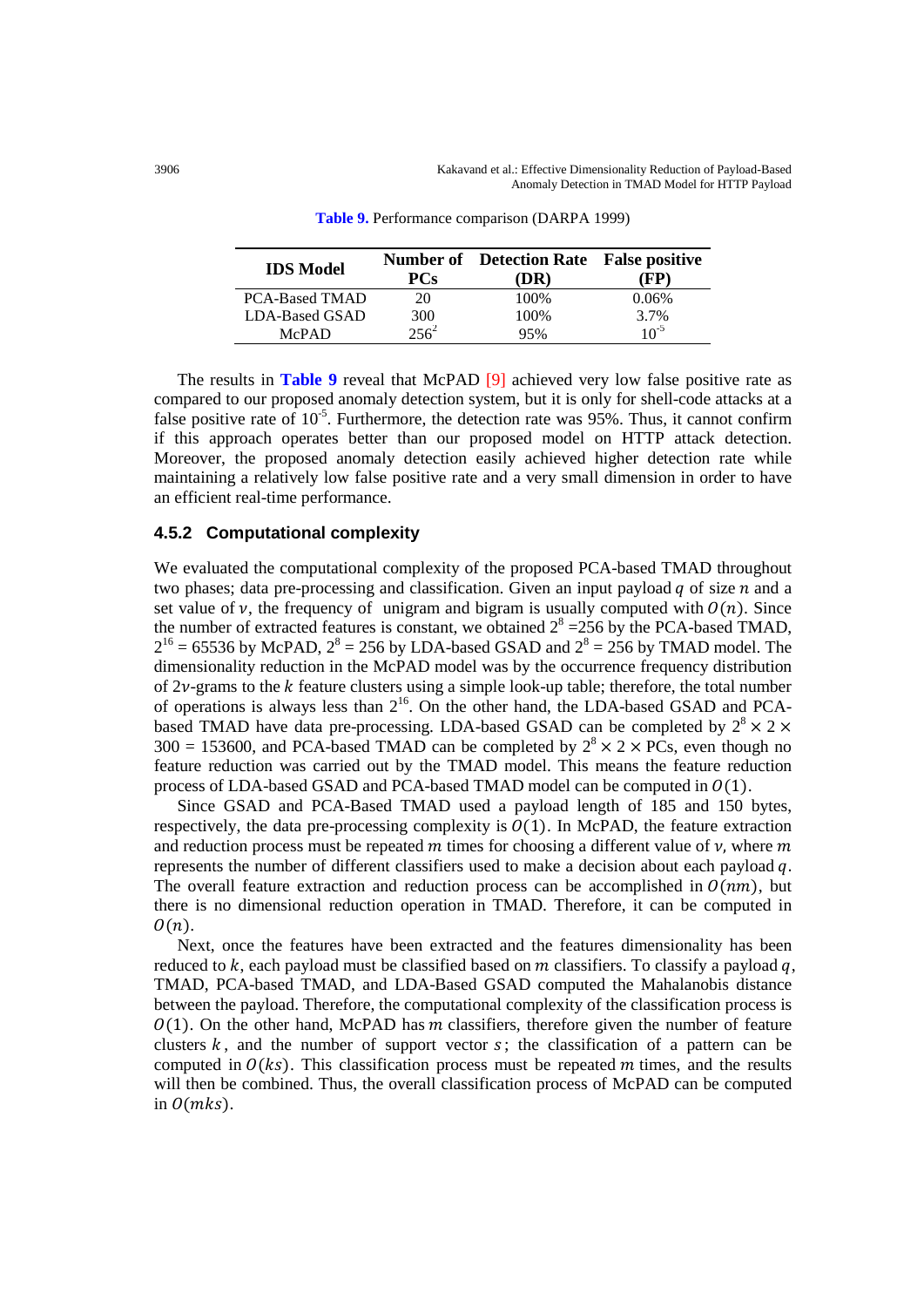In terms of computational complexity, the proposed PCA-based TMAD is also on a par with other anomaly detection models. **Table 10** summarizes the computational complexities of the previously mentioned approaches.

**Table 10.** Computational complexities summary of four state-of-the-art anomaly detections

| <b>Operations</b>                | <b>PCA-Based</b><br>TMAD | TMAD[14] | McPAD[9] | <b>LDA-Based</b><br>GSAD[10] |
|----------------------------------|--------------------------|----------|----------|------------------------------|
| Data pre-processing              | O(1)                     | O(n)     | O(nm)    | O(1)                         |
| Complexity                       |                          |          |          |                              |
| <b>Classification Complexity</b> | O(1)                     | O(1)     | O(mks)   | O(1)                         |
| <b>Total Complexity</b>          | O(1)                     | $0(1+n)$ | O(nm)    | $\boldsymbol{0}(1)$          |
|                                  |                          |          | $+$ mks) |                              |

## **5. Conclusions and future work**

The present study proposed a PCA-based feature selection method using the Guttman-Kaiser criterion to decrease the computational cost in a payload-based anomaly detection system. This was the first experience in which PCA and Guttman-Kaiser were considered for payload-based feature selection. The proposed method not only derived a set of lowdimensional features but also retained most of the important information for anomaly classification. Additionally, the Mahalanobis Distances Map (MDM) was used to recognize the abnormal traffic data by considering the correlations among various features (256 ASCII characters). The proposed method was assessed using HTTP packet payload of ISCX 2012 IDS [33] and DARPA 1999 datasets [34].

The experimental result showed that our proposed PCA-based TMAD model achieved promising results of 97% detection rate and 1.2% false positive rate for the ISCX 2012 dataset and 100% for the detection rate and 0.06% for the false positive rate for the DARPA 1999 dataset. On the other hand, our proposed anomaly detection achieved a comparable performance in computational complexity compared to the three other anomaly detection models. The experimental results also showed that the improved model of TMAD has further reduced the computational complexity of PCA-based feature selection method using the Guttman-Kaiser criteria in classifying new traffic payload. By using the proposed PCAbased feature selection method with a selection component technique such as the Guttman-Kaiser criterion, the computational complexity of the detection process was highly reduced while keeping the high detection rate and low positive rate. This approach is able to decrease the computational cost for network payload-based anomaly detection because the feature space has been optimized. It can be derived that PCA and the Guttman-Kaiser criteria are able to decrease the dimensionality of the number of features from 256 to 25 for ISCX 2012 dataset IDS and 20 components for DARPA 1999, with a more accurate traffic analysis using Mahalanobies Distance Map (MDM).

For future research, this study proposes to apply the enhanced TMAD across network applications including the secure web, FTP, SMTP and a high application level of network models such as SOAP-XML and RESTful web services. Furthermore, an automatic threshold selection for anomaly detection could be made to the implementation to ensure a better performance in a realistic network application.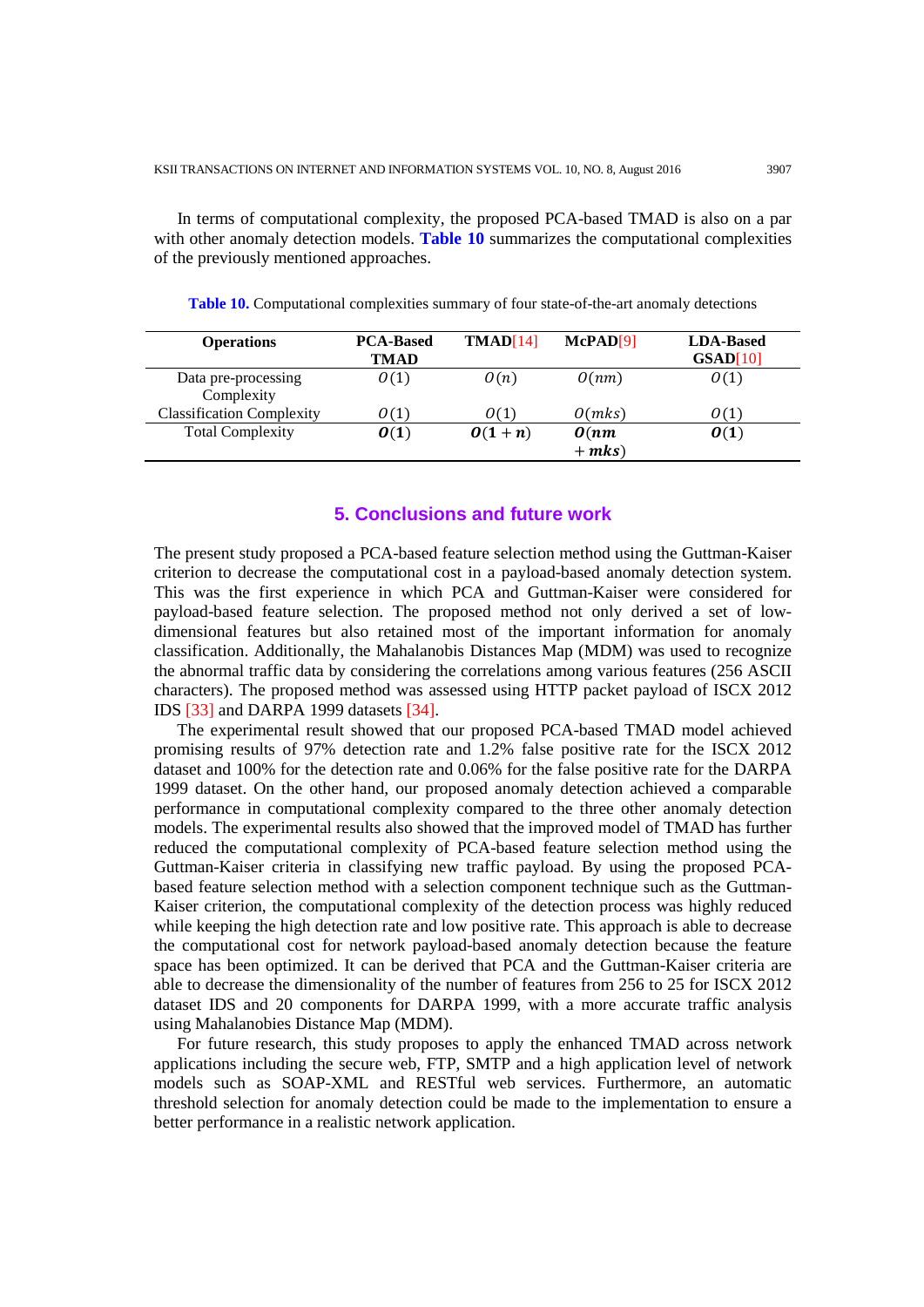#### **Acknowledgements**

This research work is supported by the Fundamental Research Grant Scheme (FRGS) under Ministry of Higher Education (project number is 08-01-14-1481FR), Malaysia.

#### **References**

- [1] M. Conti, N. Dragoni, and V. Lesyk, "A Survey of Man In The Middle Attacks," *IEEE Commun. Surv. Tutorials*, no. 99, pp. 1–1, 2016. [Article \(CrossRef Link\)](http://dx.doi.org/10.1109/COMST.2016.2548426)
- [2] M. Kakavand, N. Mustapha, A. Mustapha, M. T. Abdullah, and H. Riahi, "Issues and Challenges in Anomaly Intrusion Detection for HTTP Web Services," *J. Comput. Sci.*, vol. 11, no. 11, pp. 1041–1053, 2015[.](http://dx.doi.org/10.3844/jcssp.2015.1041.1053) [Article \(CrossRef Link\)](http://dx.doi.org/10.3844/jcssp.2015.1041.1053)
- [3] GReAT, "Kaspersky Lab report: Evaluating the Threat Level of Software Vulnerabilities" *Kaspersky Labs' Global Research & Analysis Team*, [Online]. Available: http://www.kaspersky.com. [Accessed: 01-Jan-2013]. [Article \(CrossRef Link\)](https://securelist.com/analysis/publications/36822/kaspersky-lab-report-evaluating-the-threat-level-of-software-vulnerabilities/)
- [4] V. Chandola, A. Banerjee, and V. Kumar, "Anomaly Detection: A Survey," *ACM Comput. Surv.*, vol. 41, no. 3, pp. 1–58, Jul. 2009. [Article \(CrossRef Link\)](http://dx.doi.org/10.1145/1541880.1541882)
- [5] Y. Yu, "A Survey of Anomaly Intrusion Detection Techniques," *J. Comput. Sci. Coll.*, vol. 28, no. 1, pp. 9–17, 2012. [Article \(CrossRef Link\)](http://dl.acm.org/citation.cfm?id=2379707)
- [6] M. Conti, L. V. Mancini, R. Spolaor, and N. V. Verde, "Analyzing Android Encrypted Network Traffic to Identify User Actions," *IEEE Trans. Inf. Forensics Secur.*, vol. 11, no. 1, pp. 114–125, 2016. [Article \(CrossRef Link\)](http://dx.doi.org/10.1109/TIFS.2015.2478741)
- [7] C. Kruegel, T. Toth, and E. Kirda, "Service Specific Anomaly Detection for Network Intrusion Detection," in *Proc. of ACM symposium on Applied computing*, pp. 201–208, 2002. [Article \(CrossRef Link\)](http://dx.doi.org/10.1145/508791.508835)
- [8] K. Wang, J. J. Parekh, and S. J. Stolfo, "Anagram : A Content Anomaly Detector Resistant to Mimicry Attack," *Speinger,Computer Sci.*, vol. 4219, pp. 226–248, 2006. [Article \(CrossRef Link\)](http://dx.doi.org/10.1007/11856214_12)
- [9] R. Perdisci, D. Ariu, P. Fogla, G. Giacinto, and W. Lee, "McPAD : A Multiple Classifier System for Accurate Payload-based Anomaly Detection," *Elsevier Sci. Comput. Networks,* vol. 5, no. 6, pp. 864–881, 2009. [Article \(CrossRef Link\)](http://dx.doi.org/10.1016/j.comnet.2008.11.011)
- [10] Z. Tan, A. Jamdagni, X. He, and P. Nanda, "Network Intrusion Detection based on LDA for Payload Feature Selection," in *Proc. of IEEE Globecom Workshops*, pp. 1545–1549, 2010. [Article \(CrossRef Link\)](http://dx.doi.org/10.1109/glocomw.2010.5700198)
- [11] W. Wang and R. Battiti, "Identifying Intrusions in Computer Networks based on Principal Component Analysis," in *Proc. of the First International Conference on Availability, Reliability and Security*, no. DIT-05–084, pp. 270–79, 2006[. Article \(CrossRef Link\)](http://ieeexplore.ieee.org/xpl/articleDetails.jsp?arnumber=1625320&newsearch=true&queryText=W.%20Wang%20and%20R.%20Battiti,%20%E2%80%9CIdentifying%20Intrusions%20in%20Computer%20Networks%20based%20on%20Principal%20Component%20Analysis,%E2%80%9D%20in%20Proceedings%20of%20the%20First%20International%20Conference%20on%20Availability,%20Reliability%20and%20Security,%20no.%20DIT-05%E2%80%93084,%20pp.%20270%E2%80%9379,%202006.)
- [12] C. Kruegel and G. Vigna, "Stateful Intrusion Detection for High-Speed Networks," *Press. IEEE Symp. Secur. Priv.*, pp. 258–293, 2002[. Article \(CrossRef Link\)](http://ieeexplore.ieee.org/search/searchresult.jsp?newsearch=true&queryText=C.%20Kruegel%20and%20G.%20Vigna,%20%E2%80%9CStateful%20Intrusion%20Detection%20for%20High-Speed%20Networks,%E2%80%9D%20Press.%20IEEE%20Symp.%20Secur.%20Priv.,%20pp.%20258%E2%80%93293,%202002)
- [13] A. Juvonen and T. Hamalainen, "An Efficient Network Log Anomaly Detection System Using Random Projection Dimensionality Reduction," in *Proc. of 6th Int. Conf. New Technol. Mobil. Secur.*, pp. 1–5, 2014. [Article \(CrossRef Link\)](http://dx.doi.org/10.1109/ntms.2014.6814006)
- [14] M. Kakavand, N. Mustapha, A. Mustapha, and M. T. Abdullah, "A Text Mining-Based Anomaly Detection Model in Network Security," *Glob. J. Comput. Sci. Technol.*, vol. GJCST 201, no. 5, pp. 23–31, 2015. [Article \(CrossRef Link\)](https://globaljournals.org/GJCST_Volume14/4-A-Text-Mining-based-Anomaly-Detection.pdf)
- [15] J. Zhu, H. Wang, and X. Zhang, "Discrimination-Based Feature Selection for Multinomial Naïve Bayes Text Classification," in *Proc. of 21st Int. Conf. ICCPOL, Singapore, December 17-19. Proc.*, vol. 4285, pp. 149–156, 2006. [Article \(CrossRef Link\)](http://dx.doi.org/10.1007/11940098_15)
- [16] F. S. Tsai, "Dimensionality Reduction Techniques for Blog Visualization," *Expert Syst. Appl.*, vol. 38, no. 3, pp. 2766–2773, Mar. 2011[. Article \(CrossRef Link\)](http://dx.doi.org/10.1016/j.eswa.2010.08.067)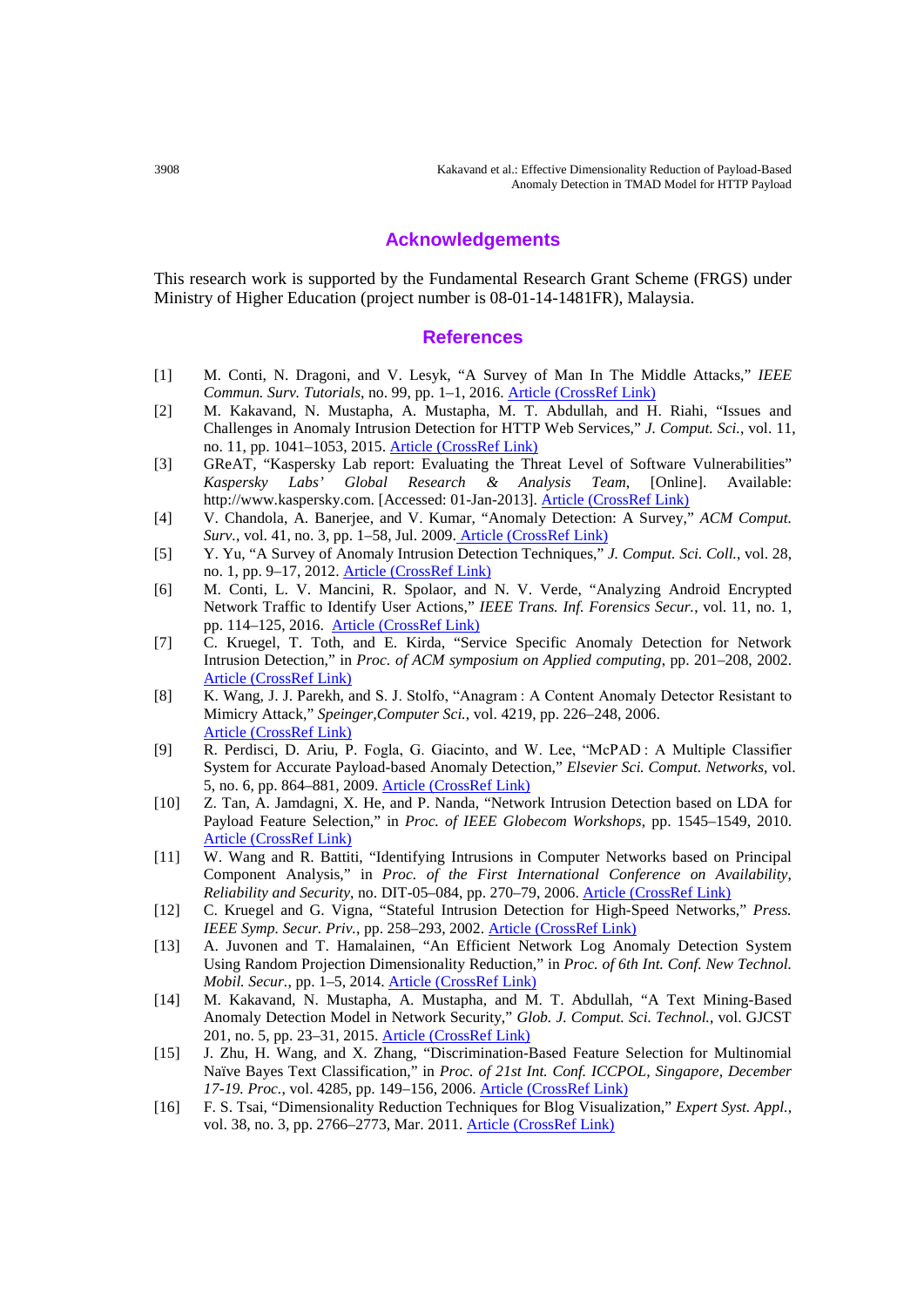- [17] D. Yang and H. Qi, "A network Intrusion Detection Method Using Independent Component Analysis," in *Proc. of 19th Int. Conf. Pattern Recognit.*, pp. 1–4, Dec. 2008. [Article \(CrossRef Link\)](http://ieeexplore.ieee.org/xpl/login.jsp?tp=&arnumber=4761087&url=http%3A%2F%2Fieeexplore.ieee.org%2Fxpls%2Fabs_all.jsp%3Farnumber%3D4761087)
- [18] V. a. Golovko, L. U. Vaitsekhovich, P. a. Kochurko, and U. S. Rubanau, "Dimensionality Reduction and Attack Recognition using Neural Network Approaches," *Int. Jt. Conf. Neural Networks*, pp. 2734–2739, Aug. 2007. [Article \(CrossRef Link\)](http://dx.doi.org/10.1109/ijcnn.2007.4371391)
- [19] Y. Chen, Y. Li, X. Cheng, and L. Guo, "Survey and Taxonomy of Feature Selection Algorithms in Intrusion Detection System," *Springer, Comput. Sci.*, vol. 4318, pp. 153–167, 2006. [Article \(CrossRef Link\)](http://link.springer.com/chapter/10.1007%2F11937807_13)
- [20] S. Singh and S. Silakari, "Generalized Discriminant Analysis Algorithm for Feature Reduction in Cyber," *Int. J. Comput. Sci. Inf. Secur.*, vol. 6, no. 1, pp. 173–180, 2009. [Article \(CrossRef Link\)](https://arxiv.org/ftp/arxiv/papers/0911/0911.0787.pdf)
- [21] Y. J. Lee, Y. R. Yeh, and Y. C. F. Wang, "Anomaly Detection via Online Oversampling Principal Component Analysis," *Knowl. Data Eng. IEEE Trans.*, vol. 25, no. 7, pp. 1460– 1470, 2013. [Article \(CrossRef Link\)](http://dx.doi.org/10.1109/TKDE.2012.99)
- [22] F. Angiulli, L. Argento, and A. Furfaro, "PCkAD: An Unsupervised Intrusion Detection Technique Exploiting within Payload n-gram Location Distribution," *Cryptogr. Secur.*, pp. 1– 6, 2014. [Article \(CrossRef Link\)](http://arxiv.org/pdf/1412.3664v2.pdf)
- [23] A. Juvonen, T. Sipola, and T. Hamalainen, "Online Anomaly Detection Using Dimensionality Reduction Techniques for HTTP Log Analysis," *Comput. Networks*, vol. 91, pp. 46–56, 2015. [Article \(CrossRef Link\)](http://dx.doi.org/10.1016/j.comnet.2015.07.019)
- [24] K. S. Telangre and P. S. B. Sarkar, "Anomaly Detection Using Multidimensional Reduction Principal Component Analysis," *IOSR J. Comput. Eng.*, vol. 16, no. 1, pp. 86–90, 2014. [Article \(CrossRef Link\)](http://dx.doi.org/10.9790/0661-16128690)
- [25] I. Jolliffe, "Principle Component Analysis," *Wiley Online Libr.*, 2005. [Article \(CrossRef Link\)](http://tocs.ulb.tu-darmstadt.de/182444961.pdf)
- [26] A. R. Webb, *Statistical Pattern Recognition*, Second., vol. 35, no. 1. John Wiley & Sons, Ltd, 2002. [Article \(CrossRef Link\)](http://www.ccas.ru/voron/download/books/machlearn/webb02statistical.pdf)
- [27] I. S. Dhillon, S. Mallela, and D. S. Modha, "Information-heoretic Co-clustering," in *Proc. of ninth ACM SIGKDD Int. Conf. Knowl. Discov. data Min. KDD 03*, vol. 32, no. 3, p. 89, 2003. [Article \(CrossRef Link\)](http://dl.acm.org/citation.cfm?id=956764)
- [28] J. Mchugh, "Testing Intrusion Detection Systems : A Critique of the 1998 and 1999 DARPA Intrusion Detection System Evaluations as Performed by Lincoln Laboratory," *ACM Trans. Inf. Syst. Secur.*, vol. 3, no. 4, pp. 262–294, 2001[. Article \(CrossRef Link\)](http://dx.doi.org/10.1145/382912.382923)
- [29] A. M. Martinez and A. C. Kak, "PCA versus LDA," *Pattern Anal. Mach. Intell. IEEE Trans.*, vol. 23, no. 2, pp. 228–233, 2001. [Article \(CrossRef Link\)](http://dx.doi.org/10.1109/34.908974)
- [30] S. C. Madeira and A. L. Oliveira, "Biclustering Algorithms for Biological Data Analysis: A Survey," *IEEE/ACM Trans. Comput. Biol. Bioinforma.*, vol. 1, no. 1, pp. 24–45, 2004. [Article \(CrossRef Link\)](http://dl.acm.org/citation.cfm?id=1024313)
- [31] A. Banerjee, C. Krumpelman, J. Ghosh, S. Basu, and R. J. Mooney, "Model-based Overlapping Clustering," in *Proc. of the eleventh ACM SIGKDD international conference on Knowledge discovery in data mining - KDD '05*, no. August, pp. 532–537, 2005. [Article \(CrossRef Link\)](http://dx.doi.org/10.1145/1081870.1081932)
- [32] F. P. F. Pan, X. Z. X. Zhang, and W. W. W. Wang, "A General Framework for Fast Coclustering on Large Datasets Using Matrix Decomposition," in *Proc. of IEEE 24th International Conference on Data Engineering*, vol. 0, pp. 1337–1339, 2008. [Article \(CrossRef Link\)](http://dx.doi.org/10.1109/icde.2008.4497548)
- [33] A. Shiravi, H. Shiravi, M. Tavallaee, and A. a. Ghorbani, "Toward Developing a Systematic Approach to Generate Benchmark Datasets for Intrusion Detection," *Comput. Secur. Elsevier*, vol. 31, no. 3, pp. 357–374, May 2012. [Article \(CrossRef Link\)](http://dx.doi.org/10.1016/j.cose.2011.12.012)
- [34] R. Lippmann, J. W. Haines, D. J. Fried, J. Korba, and K. Das, "The 1999 DARPA Off-line Intrusion Detection Evaluation," *Comput. Networks*, vol. 34, no. 4, pp. 579–595, 2000. [Article \(CrossRef Link\)](http://dx.doi.org/10.1016/S1389-1286(00)00139-0)